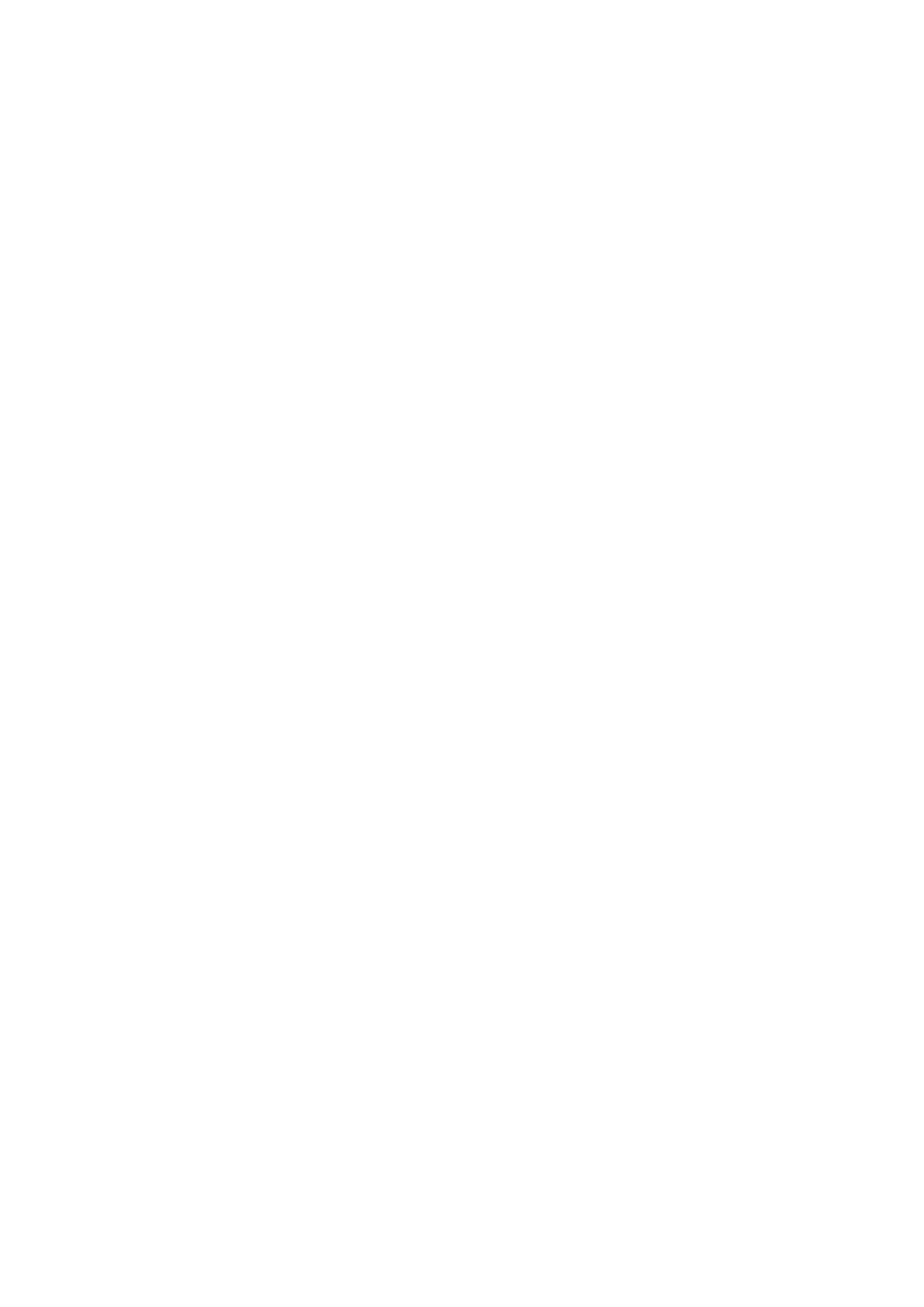# Contents

# **Executive summary** 3

| 1 | <b>Background</b>                                                      | $6\,$ |
|---|------------------------------------------------------------------------|-------|
|   | - An ambitious agreement in Copenhagen                                 | 7     |
|   | - Mobilising the financial sector                                      | 7     |
|   | - Prioritising finance in the developing world                         | 7     |
| 2 | Financing decarbonisation: mitigation proposals                        | 8     |
|   | - Ensuring the right investment climate                                | 8     |
|   | - Reducing risks to low carbon investments                             | 9     |
|   | - Improving carbon markets and flexible mechanisms                     | 10    |
|   | - Accelerating low carbon technological development and deployment     | 12    |
|   | - Availability of insurance for low carbon technologies and activities | 13    |
|   | - Property investment for a low carbon future                          | 14    |
|   | - Investing in forests - REDD and Reforestation / Afforestation        | 16    |
| з | Financing adaptation: investment and insurance                         | 17    |
|   | - Climate proofing infrastructure investments                          | 17    |
|   | - The role of insurance in adaptation                                  | 18    |
|   | <b>List of abbreviations</b>                                           | 21    |
|   | <b>Referenced literature</b>                                           | 22    |
|   | <b>Acknowledgements</b>                                                | 24    |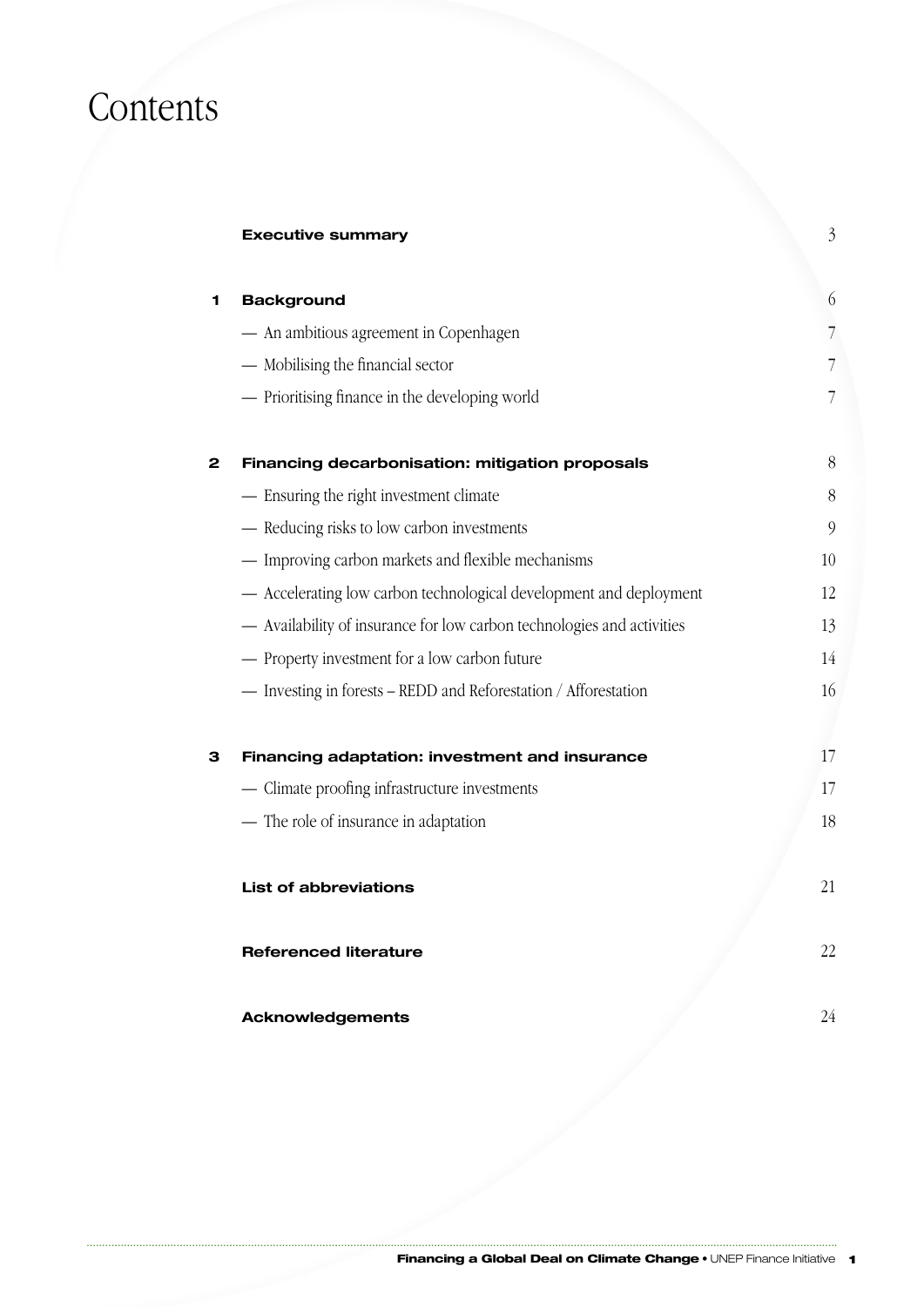# The Climate Change Working Group (CCWG) of UNEP FI

AIG

Allianz, Co-Chair of CCWG and Lead Study Author Aviva AXA Calvert **CarbonRe** Croatian Bank for Reconstruction and Development Development Bank of Japan Development Bank of Southern Africa Fortis HSBC, Co-Chair of CCWG ING Japan Bank For International Cooperation KfW Development Bank Munich Reinsurance Company Pax World Management Corp. SAM Sustainable Asset Management Standard Chartered Swiss Reinsurance Company

#### **CCWG Advisors**

Dr. Andrew Dlugolecki Kirsty Hamilton Dr. Sascha Lafeld

# Disclaimer

The United Nations Environment Programme Finance Initiative (UNEP FI) is a strategic public-private partnership between the United Nations Environment Programme (UNEP) and approximately 180 financial institutions globally. For the purposes of this paper, the term UNEP FI refers directly to the members of the UNEP FI Climate Change working group (CCwg) plus those UNEP FI member institutions directly involved in the consultation process undertaken during its development.

The content of this paper is based on input gathered from numerous signatory institutions as well as the operational working groups of UNEP FI in an effort coordinated by UNEP FI's CCwg. Unless expressly stated otherwise, the opinions, findings, interpretations, and conclusions expressed in the paper are those of the various contributors. They do not necessarily represent the decision or the stated policy of the United Nations Environment Programme, nor the views of UNEP, the United Nations, or its Member States. Neither do they represent the consensus views of the member institutions of UNEP FI. UNEP and UNEP FI believe that this paper will lead to greater understanding of issues related to the financing of climate change mitigation and adaptation, and thus contribute to agreement among parties to the UNFCCC in Copenhagen.

The designations employed and the presentation of material in this paper do not imply the expression of any opinion whatsoever on the part of the United Nations Environment Programme concerning the legal status of any country, territory, city or area or of its authorities, or concerning delimitation of its frontiers or boundaries.

Published in 2009 by UNEP FI Copyright © UNEP FI

UNEP Finance Initiative International Environment House 15, Chemin des Anémones 1219 Châtelaine, Genève Switzerland Tel: (41) 22 917 8178 Fax: (41) 22 796 9240 fi@unep.ch

www.unepfi.org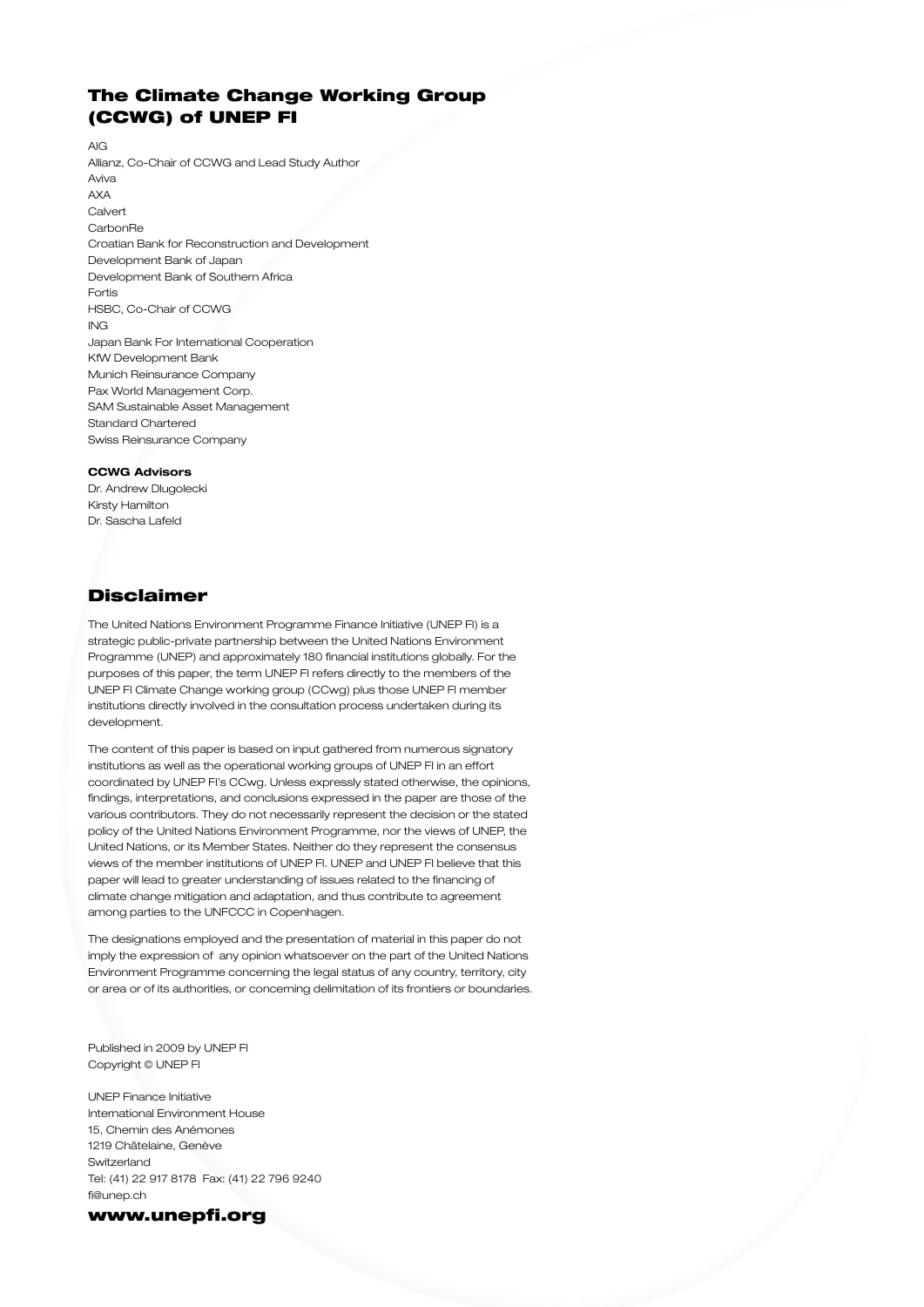# Executive summary

The UNEP Finance Initiative<sup>1</sup> is a unique global partnership between the United Nations Environment Programme and over 170 financial institutions from the banking, investment and insurance sectors across the globe. The Initiative aims to promote linkages between the environment, sustainability and financial performance through a comprehensive work programme, including research and training. Over the past 15 years, the Initiative has been working to build an effective financial response to the challenge of climate change across a range of issues including carbon markets, renewable energy, energy efficiency, adaptation and vulnerability as well as reporting and disclosure. This has included active participation in the UNFCCC's Conference of the Parties (COPs) to ensure that the financial sector perspective is integrated into the international framework for climate action.

This Green Paper builds on this experience and focuses on the priorities identified by UNEP FI to mobilise the skills and resources of the banking, investment and insurance sectors behind an effective, efficient and equitable global deal on climate change at COP15 in Copenhagen. The Paper addresses the types of decisions that governments could take in Copenhagen to stimulate financial involvement; it does not cover the equally important issue of how to expand the take-up of best practice measures in the financial sector to manage climate change risks and opportunities.

Our approach is based on three key pillars:

- **n** First, the science demands the agreement of ambitious emission reduction targets over the short, medium and long-term as well as accelerated action to manage the unavoidable impacts of climate change, particularly on the poorest communities;
- $\blacksquare$  Second, the capital expenditure required to decarbonise and adapt the global economy will have to be mobilised jointly by the public and private sectors; the lion's share of the investment is expected to come from the latter which will require a range of public policy measures including carbon markets and taxes, regulations and standards, as well as financial support mechanisms to mobilise private capital; and
- n Third, particular attention needs to be focused on how to expand the flow of public and private finance to the developing world for both mitigation and adaptation.

Based on these pillars, this Green Paper seeks to identify the priority actions that financial institutions need in a future agreement to enable them to provide the scale of finance and support required for both mitigation and adaptation. Our proposals focus on six critical areas to enhance finance sector involvement in a post-2012 regime:

**I. Reducing the risk of low carbon investments in developing countries:** Increasing financial sector interest in investing in low carbon development in developing countries is currently constrained by a range of barriers including a lack of policy predictability as well as an absence of the transparent rules and procedures needed to provide stable conditions for investment into low carbon technologies. A range of public finance mechanisms are available to address these risks, including debt guarantees. In particular, UNEP FI suggests the creation of a mechanism whereby the home government of a foreign investor issues guarantees in order to

For the purposes of the current version of this paper the term UNEP FI refers directly to the members of the UNEP FI Climate Change working<br>group (CCwg) plus those UNEP FI member institutions directly involved in the consu proceeds. The paper's aim is to provide detailed input explicitly from a financial services and investment standpoint to assist the processes leading up to CoP 15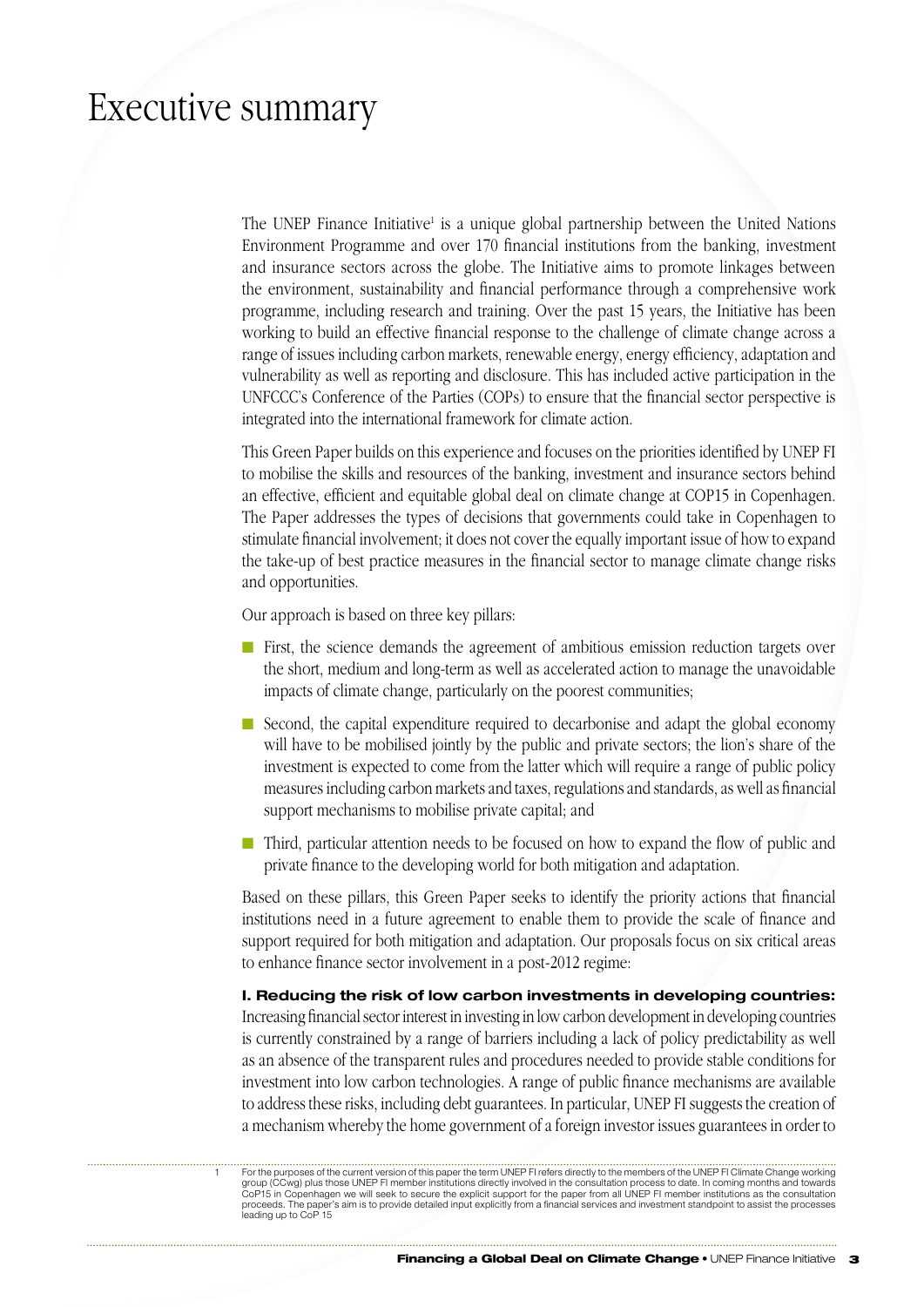facilitate low carbon investments in host countries. Credit risk guarantees and other risk sharing instruments can considerably lower the investment barriers for many investors and keep the risks associated with direct investments at a reasonable level. .

**II. Improving the operation of flexible mechanisms:** UNEP FI welcomes the current efforts of the international climate community to focus attention on areas where the Convention's flexible mechanisms such as the CDM and JI are not attracting sufficient private capital, either in terms of sector (e.g. energy efficiency; reforestation and afforestation), region (e.g. Africa and Central Asia) or scale (e.g. smaller project sizes, programmatic activities). UNEP FI fully supports, therefore, the expansion of small-scale CDM as well as programmatic CDM (Programmes of Activities – PoAs). Achieving this will require the formulation of clear standards, the reduction of procedural complexity and intensive capacity building on local and regional levels. UNEP FI suggest that increased funding of PoAs could be promoted via the use of credit guarantees issued by governments, development banks or agencies located in the country of origin of the participating financial institution. A guarantee addressing the perceived counterparty and/or country risk will, for instance, enable commercial financial institutions to become more proactive in financing PoAs.

**III. Establish funding for low carbon technology development and deployment in developing countries:** Public finance could be usefully deployed at the margin to (1) stimulate equity investments in technology through venture capital (VC) and (2) mobilise private finance and investment (in the form of project/corporate finance and private equity) for low-carbon technology deployment in developing countries. UNEP FI proposes that this could be structured either as two single international funds for low carbon technologies (a Technology Development Fund and a Technology Deployment Fund) – building on existing national and international experience on how best to leverage private capital – or as a suite of regional and/or sector-focused funds. The fund(s) would support entrepreneurs across developing countries, and the contribution of capital from private investors would enrich the fund's perspective by providing technology insights and expertise to investment decisions. In essence, such funds would create the confidence needed for early stage technology development and deployment financing and enable a public-private partnership structure allowing sufficient flexibility and shared perspectives for all parties involved.<sup>2</sup> The Technology Deployment Fund would accelerate technology transfer by reducing the financing cost of low-carbon (best available) technologies in developing countries, relative to that of conventional technologies. The public component of the fund could be used to reduce the cost of capital invested and borrowed; the private component would provide the actual bulk of investment. The spread between the interest rates collected from borrowers and the competitive returns paid back to investors could be financed from public sources. This would represent a very small fraction relative to the overall financing ultimately mobilised.

**IV. Creating an international carbon insurance vehicle:** UNEP FI recognises the importance of readily available commercial insurance to provide a sound environment for new low-carbon technologies and carbon projects across host countries and market environments. UNEP FI therefore proposes the creation of a Carbon Insurance Vehicle equipped with public funds but open for private insurer participation. The insurance vehicle should be used to insure the carbon credit generation and delivery risks of projects under a future Convention. Such an insurance vehicle would help to scale-up project activities and be of specific help in developing countries, especially LDCs, which so far have not seen, as a result of perceived risks, much carbon finance activity. This vehicle could either be designed as a stand-alone mechanism under the Convention. It could be more effective and efficient, however, if it consisted of a system of national Carbon Insurance Vehicles managed by national Export Credit Institutions. These could

2 Such funding mechanisms at the international level should go hand in hand with policy reforms on the national level including, for instance, fiscal incentives for low-carbon business models and technologies. Such incentives on the national level will be complementary to mechanisms<br>under the Convention and equally necessary for the transition to low-carbon econo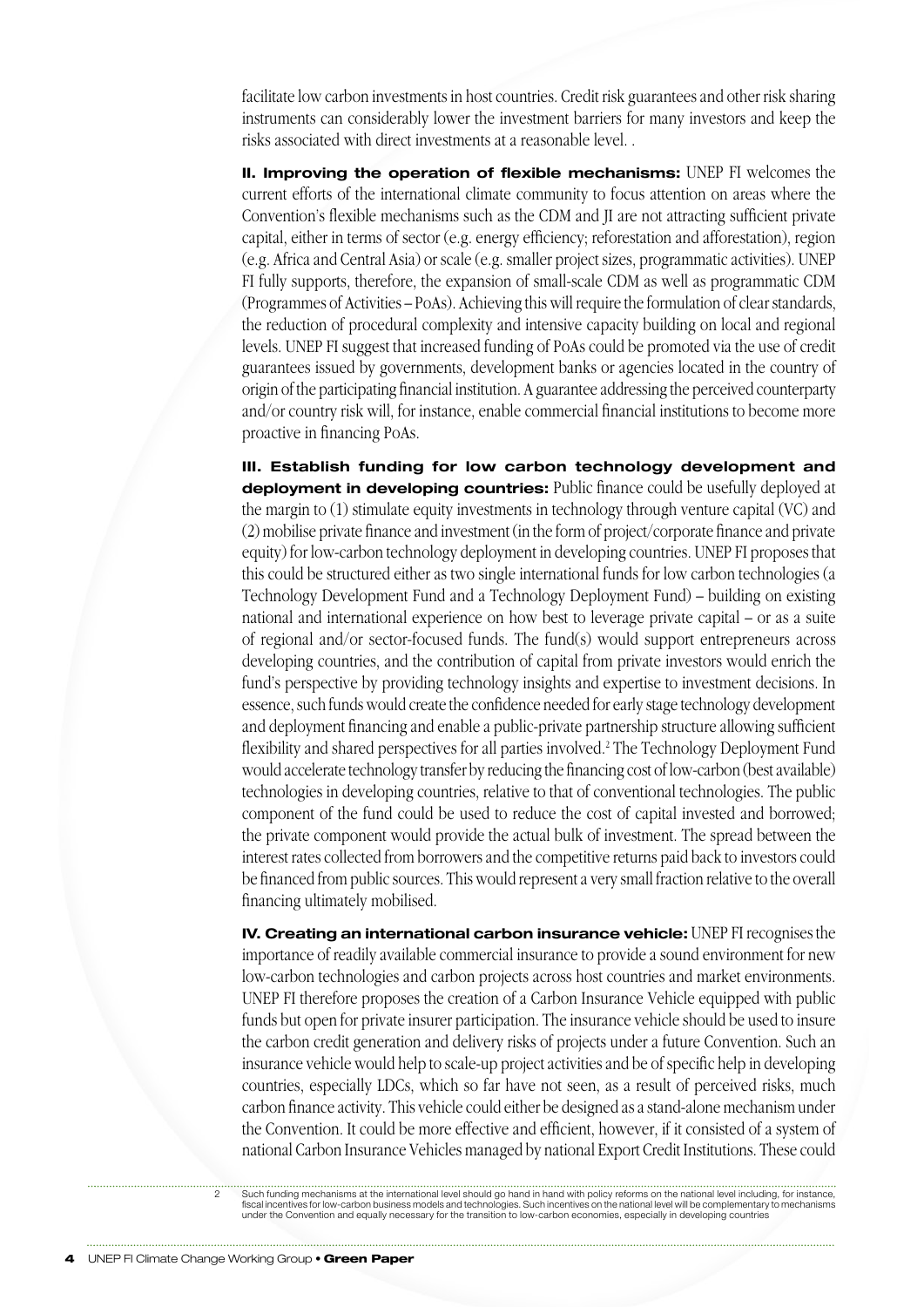indeed be the same vehicles issuing credit guarantees for climate change mitigation projects as described under Proposal 2 above.

**V. Enabling enhanced investment in low carbon buildings:** The UNFCCC has yet to fully exploit the potential for low and no cost investments in low carbon buildings. UNEP FI proposes a focused effort under the Convention to boost incentives and standards for accelerated low carbon investment in the property sector. Over and above crucial policy actions with global relevance such as improving and standardising information metrics on building emissions, making standards and building codes materially more demanding and extensive, and ensuring cities develop in compact form, UNEP FI believes there is room to establish an interconnected suite of regionally based property funds to support entrepreneurs gain experience in reducing the environmental impacts of existing and new stock. The on-going process to reform the CDM should also aim to promote more investment in  $CO<sub>2</sub>$  abatement in the building sector.

**VI. Expanding the application of insurance mechanisms for adaptation:**  UNEP FI supports the development of an International Adaptation Fund whereby commercial finance institutions could add expertise and leverage publicly available funds through commercial contributions. UNEP FI also proposes to expand the application of risk pooling and risk transfer mechanisms such as natural catastrophe bonds, weather derivatives and climate proofed microproducts to increase the adaptability of clients in exposed locations. UNEP FI supports the proposal set out by the Munich Climate Insurance Initiative on the role of insurance adaptation which foresees the creation of two insurance pillars under a multilateral adaptation fund, one for prevention and risk assessment in vulnerable regions, the other offering insurance cover for extreme weather events and support for new disaster insurance systems.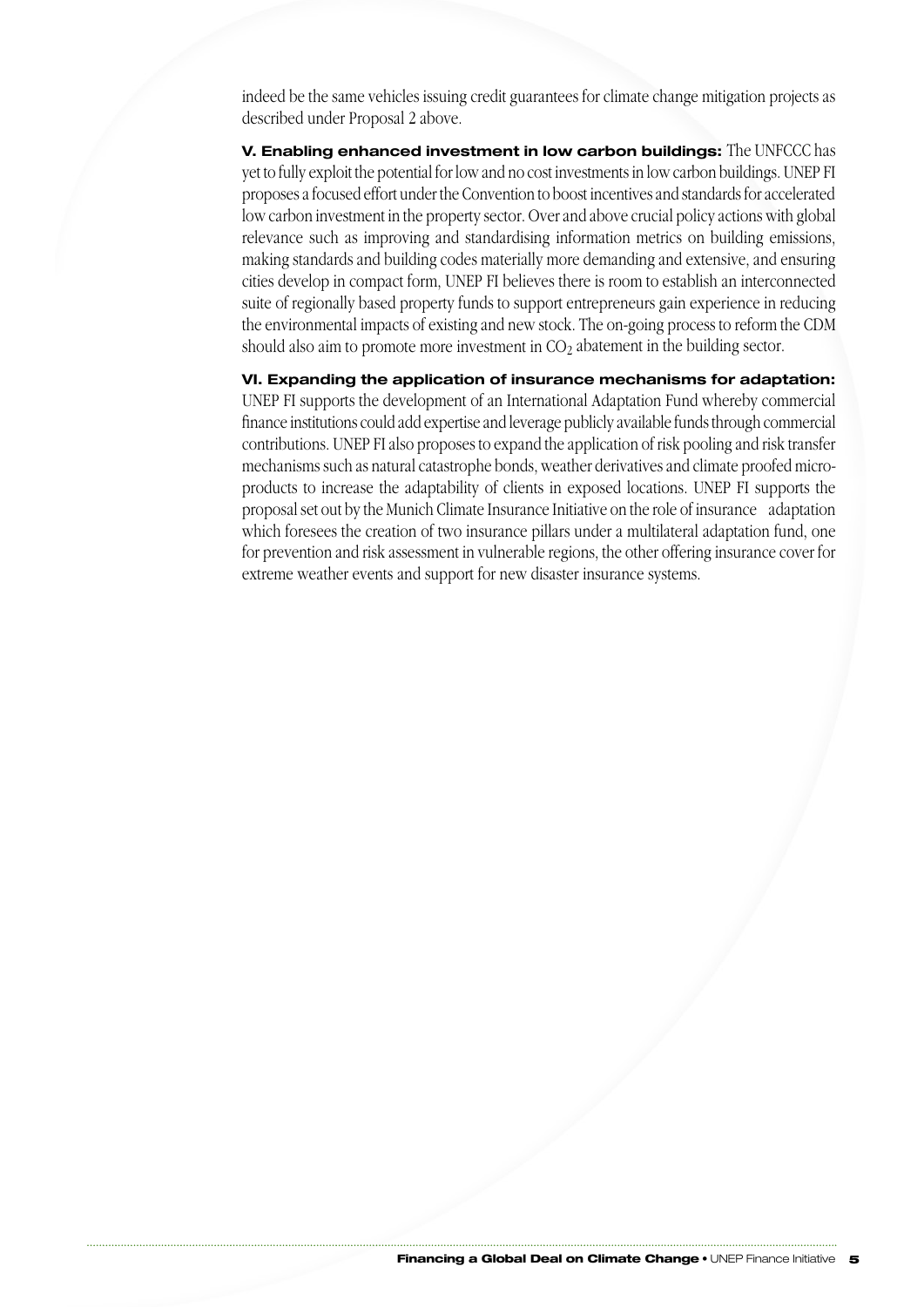# 1. Background

The UNEP Finance Initiative<sup>3</sup> is a unique global partnership between the United Nations Environment Programme and over 170 financial institutions from the banking, investment and insurance sectors across the globe. The Initiative aims to promote linkages between the environment, sustainability and financial performance through a comprehensive work programme, including research and training. Addressing climate change will require a transformation of business practices in the transition to a low carbon and climatically resilient global economy. The global finance sector's work with UNEP through the Initiative is an example of the sort of business engagement that will be increasingly required for this transformation to be successful.

Over the past 15 years, the Initiative has been working to build an effective financial response to the challenge of climate change across a range of issues including carbon markets, renewable energy, energy efficiency, adaptation and vulnerability as well as reporting and disclosure. This has included active participation in the UNFCCC's Conference of the Parties (COPs) to ensure that the financial sector perspective is integrated into the international framework for climate action. In all regions of the world, UNEP FI signatories are taking a range of actions to integrate climate factors into their business. These include:

- n Reducing their operational carbon footprint, for example, through energy efficient buildings;
- Incorporating climate change risks in lending, investment and insurance decisions;
- $\blacksquare$  Identifying and financing new business opportunities for low carbon growth and the transition to a low carbon economy;
- Engaging with employees, customers, suppliers and society at large on how best to make progress;
- $\blacksquare$  Reporting climate activities and performance;
- $\blacksquare$  Supporting the development of sound climate policy; and
- $\blacksquare$  Engaging in private public partnerships to provide adequate climate finance.

This Paper addresses the last two elements. It focuses on the priorities identified by UNEP FI to mobilise the skills and resources of the banking, investment and insurance sectors behind an effective, efficient and equitable global deal on climate change at COP15 in Copenhagen. UNEP FI believes that it is imperative that there is a successful conclusion to UNFCCC negotiations at COP15 in order to provide the finance sector with the confidence and incentives to support longterm mitigation and adaptation activities. The Paper therefore addresses the types of decisions that governments could take in Copenhagen to stimulate financial involvement; it does not cover the equally important issue of how to expand the take-up of best practice measures in the financial sector to manage climate change risks and opportunities.

The development of this Paper has benefited from extensive inputs from UNEP FI signatories and others. It was produced by the UNEP FI Climate Change working group (CCwg) on behalf of the wider Initiative. The focus is on those components of the Bali Roadmap most relevant from the perspective of the finance sector and where its potential could be most significant. Many open questions and further agenda items are therefore not addressed here. As a 'Green Paper', this document is intended to communicate the Initiative's initial set of priorities and

For the purposes of the current version of this paper the term UNEP FI refers directly to the members of the UNEP FI Climate Change working<br>group (CCwg) plus those UNEP FI member institutions directly involved in the consu proceeds. The paper's aim is to provide detailed input explicitly from a financial services and investment standpoint to assist the processes leading up to CoP 15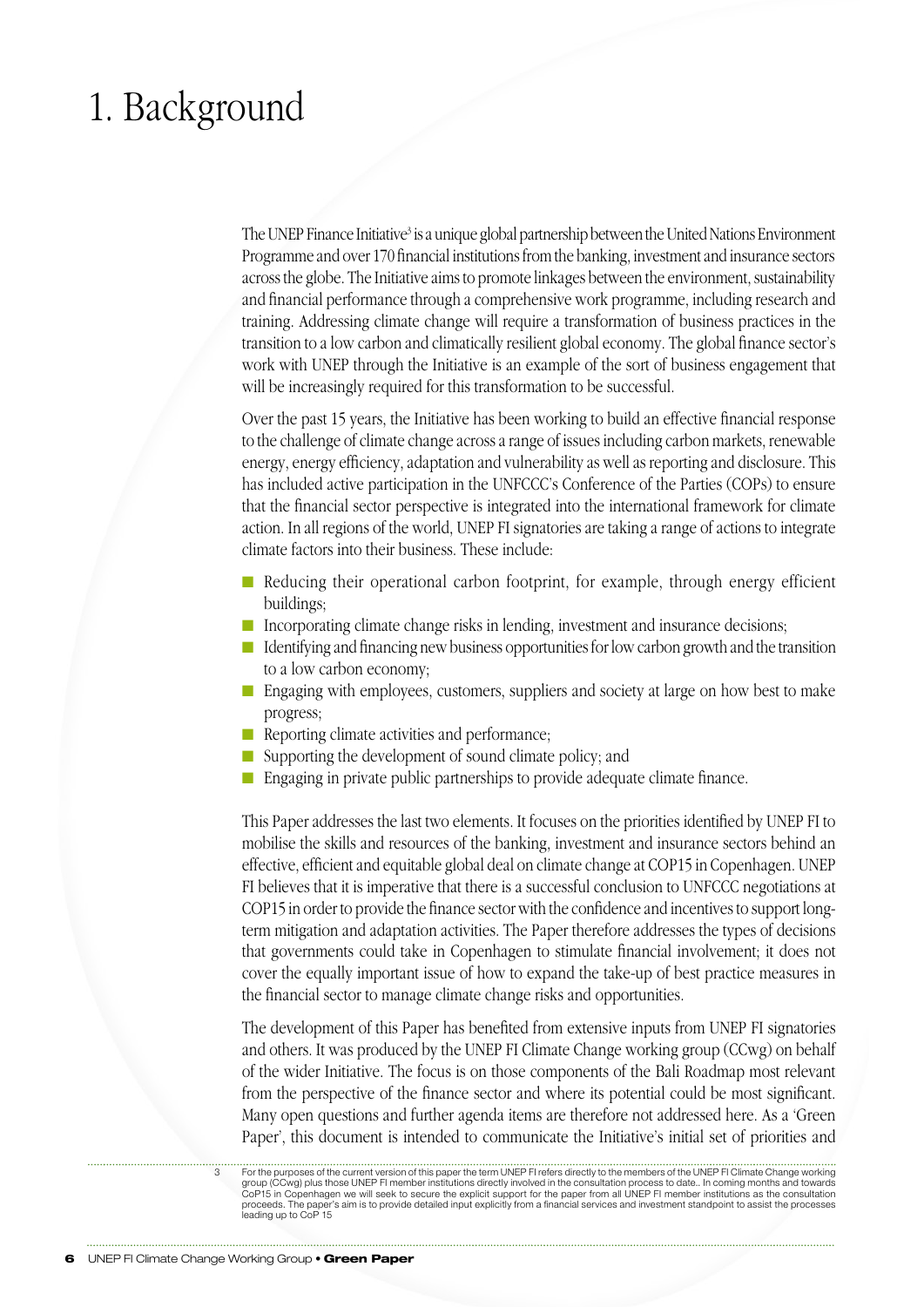proposals as a basis for discussion and dialogue. UNEP FI intends to produce a second paper in the run up to Copenhagen incorporating feedback and expert comments and looking beyond the topics addressed in this first paper.

This Paper is based on three key pillars:

#### An ambitious agreement in Copenhagen

Climate science demands the agreement of an ambitious climate agreement in Copenhagen. The Intergovernmental Panel on Climate Change (IPCC) Fourth Assessment Report indicated that global GHG emissions need to fall by 50-85% by 2050 from 1990 levels to prevent dangerous climate change. This will require emission cuts of 80-95% in developed countries as well as substantial deviations from business as usual projections in many developing countries. In the medium term, this implies emission reductions of 25-40% by 2020 from 1990 levels by the developed world, and accelerated action in developing countries, supported by enhanced flows of finance and technology. Beyond this, intensified action is required to protect societies from the inevitable consequences of a changing climate due to current and past emissions.

#### Mobilising the financial sector

Addressing climate change on a global scale will require an unprecedented mobilization of financial resources. The IEA estimates, for example, that on average \$1.3 trillion in investment will be required to halve GHG emissions from the global energy sector alone by 2050.<sup>4</sup> Only a joint effort of public and private forces will achieve such a mobilization; as, according to the UNFCCC, the lion's share of climate investment is expected to come from private actors<sup>5</sup>, its deployment will require a range of public policy measures including carbon markets and taxes, regulations and standards, as well as financial support mechanisms. Here, the Copenhagen process can benefit from the focus on 'green stimulus' measures as part of the government efforts to relaunch the global economy<sup>6</sup>. In addition, private financial institutions require enhanced policy transparency and predictability to reduce investment risk. A lean and efficient structure at macro level which sets clear standards, monitors their implementation and ensures complete public transparency will be essential for the effective implementation of the future Convention. To ensure the efficiency of the Convention's structure, UNEP FI suggests that most, if not all, of the mechanisms and vehicles proposed in this Paper should be governed by the Convention but managed outside of it, be it by multilateral development banks or commercial entities.

#### Prioritising finance in the developing world

Critical to the successful conclusion of negotiations in Copenhagen will be the design of credible policy mechanisms that can boost public and private flows of finance for both mitigation and adaptation in the developing world. Identifying policy instruments that can contribute to this is the focus of most of this Paper.

UNEP FI welcomes the increasing finance sector involvement in the climate negotiations – evidenced, for example, through the IIGCC / INCR statement on a global agreement on climate change presented in late 2008<sup>7</sup> – and looks forward to working together with other finance initiatives to develop a common voice at the negotiations.

<sup>4</sup> International Energy Agency 2008, "Energy Technology Perspectives" 5 UNFCCC 2007, "Investment and Financial Flows to Address Climate Change",

<sup>6</sup> UNEP 2009, "A Global Green New Deal" & HSBC 2009, "A Climate for Recovery"<br>18 Institutional Investors Group on Climate Change (IIGCC) et al. "Investor Statement on a Global Agreement on Climate Change" signed by<br>135 inve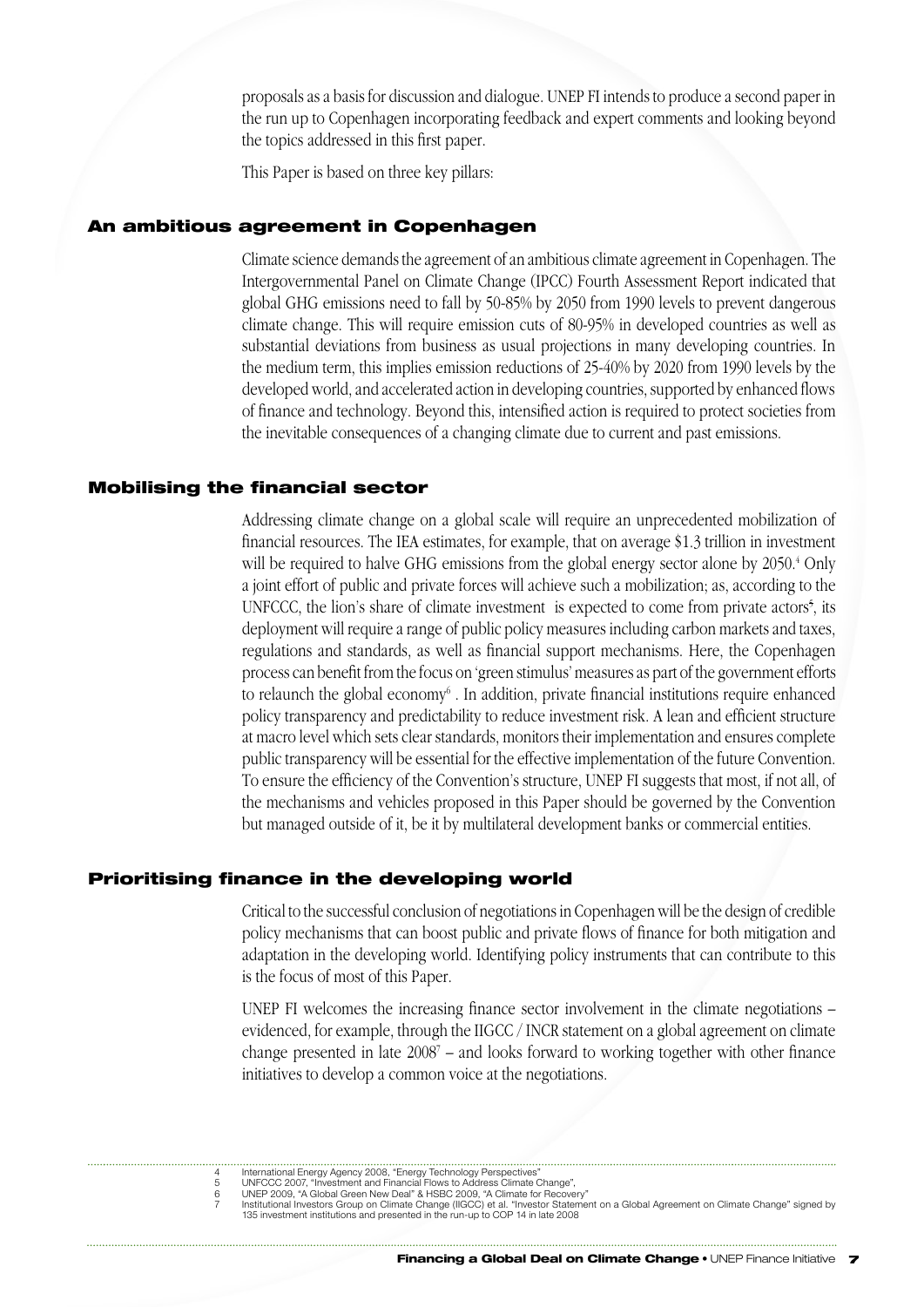# 2. Financing decarbonisation: mitigation proposals

In order to effectively mobilise private funding for mitigation, two fundamental conditions should be ensured.

- $\blacksquare$  First, a clear agreement on medium- and long-term emission reduction targets for developed countries (OECD) and nationally appropriate mitigation actions (NAMAs) for developing countries which can be measured, reported and verified.
- Second, the establishment of a comprehensive policy framework to implement these targets, including an effective global carbon market, regulatory incentives and standards (for example, to boost renewable energy and energy efficiency) along with public finance mechanisms to reduce risk and boost innovation in critical areas.

## Ensuring the right investment climate

Creating a favourable investment environment can be addressed from at least two different angles: through the reduction of financing barriers posed by the local economy, and through the intensification of capacity building and knowledge transfer to increase the awareness of emission reduction opportunities and ability to take appropriate action. Flexible mechanisms under the Kyoto Protocol have developed well in host countries where transparency, accountability of regulators and clear rules have created an investment environment that is attractive for private financial participation.

Typically, investors need planning security and transparency. UNEP FI sees a strong need for long-term regulation which provides a stable investment climate into low carbon technologies. The private sector needs predictability regarding investments and funding based on transparent rules and procedures on national, as well as on international and UN-level.8

Financial institutions are usually well experienced in addressing business risks in many developing countries. What are the specific risks that project developers, investors and lenders face when initiating or backing emissions reduction activities in developing countries, and what are the remedies?

- **n Reliance on regulatory support:** The type and level of regulatory support is a key determinant of a project's expected returns and thus strongly influences the ability of private financial institutions to offer finance for project development. Limitations in regulatory support are likely to have negative impacts on the level of investment in a given country and to reduce, as a result, the value of the project pipeline of a given developer. Regulatory support includes the existence and efficient functioning of climate change institutions such as Designated National Authorities, as well as the provision of clear and carbon market friendly regulation on fiscal issues and property rights regarding the generation of carbon credits.
- **n Changes in the credit environment:** Given the predictable cash and carbon credit flows of many emission reduction projects, it is frequently the case to debt finance a significant proportion of the investment cost. Although the availability of debt funding for such projects has been considerable in recent years in many countries, the situation has now deteriorated following recent credit market developments. Project developers may, as a result, become unable to obtain the required levels of debt funding to meet future investment needs. In

8 UNEP Division of Technology, Industry and Economics (DTIE) Report "Public Finance Mechanisms to Mobilise Investment in Climate Change Mitigation", 2008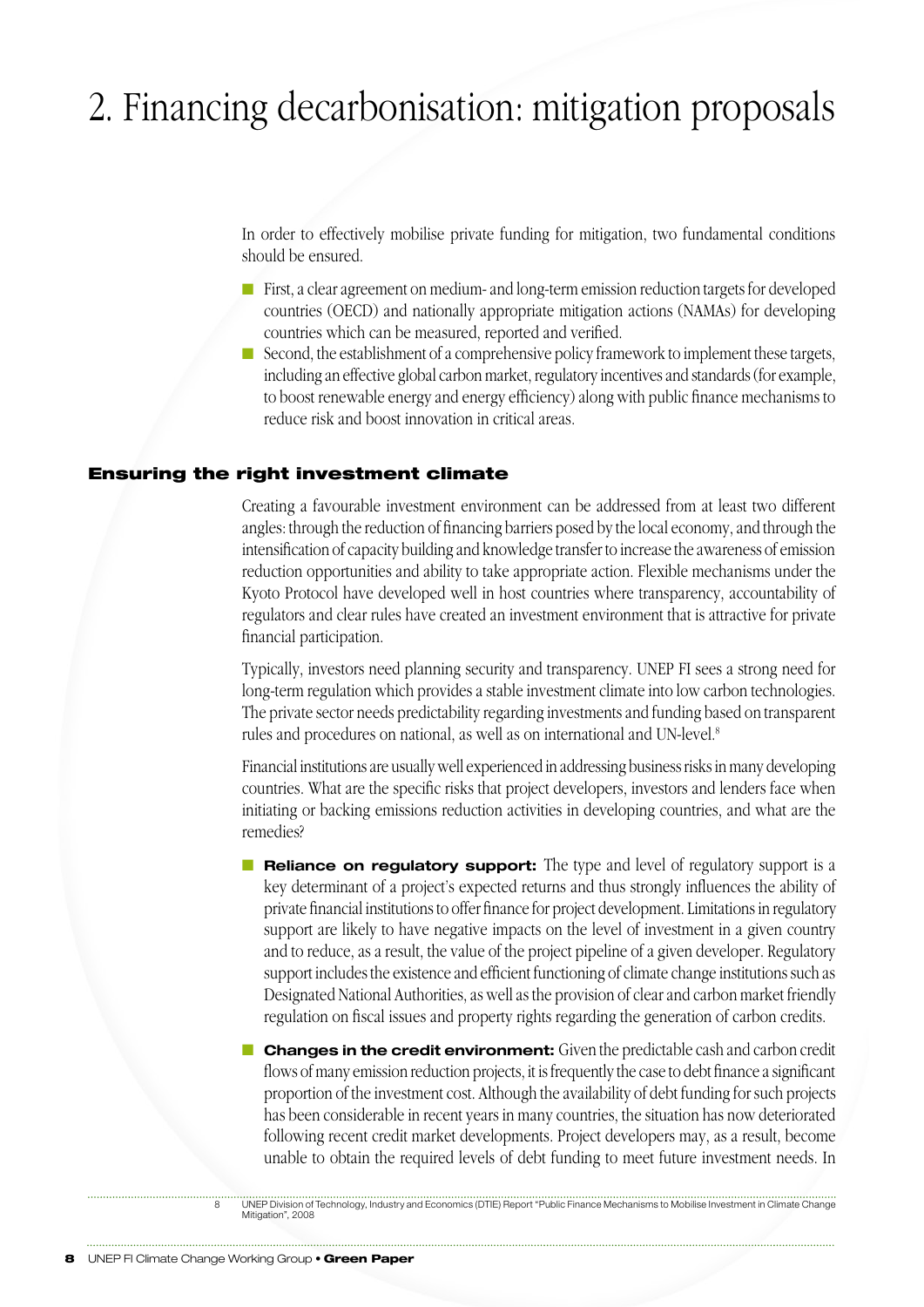light of the necessity for immediate action, confidence and liquidity will have to be brought back to the market as quickly as possible.

- **Project execution:** For a developer and owner of carbon reduction assets, the business model is contingent upon solid project execution. An inability to successfully erect a project on time or to roll-out an expected percentage of the development pipeline are thus relevant investment risks.
- **n The volatility of carbon prices** and the unpredictability of carbon market rules often expose carbon investments to considerable risks.

## Reducing risks to low carbon investments

A range of policy and other remedies exist to reduce these investment risks, including:

**a.** The expansion of the global climate change framework targeting a wide range of technologies and mechanisms in order to counteract over-dependency on a few areas of activity:

- $\blacksquare$  Energy efficiency improvements in industrial and building sectors;
- $\blacksquare$  Renewable energy;
- **n** Off-grid electricity projects;
- Various forms of low-carbon transportation;
- $\blacksquare$  Forestry and land-use activities, etc.

**b.** The provision of long-term local regulation which matches investment horizons, based on economic stability paired with good governance and a sound investment environment. The transparency of investment returns is very important and can be guaranteed by setting rigorous standards and increasing the efficient monitoring of activities.

**c.** The existence of local infrastructures that create enabling environments for emission reduction activities by putting in place efficient and effective national policies, rules and agencies<sup>9</sup> – these will ensure that local projects benefit from the flexible mechanisms under the Convention.

**d.** The reliability of the physical electricity infrastructure and the predictability of demand patterns provide a setting for low carbon energy projects to be undertaken with low risk profiles and respectively moderate capital costs.

**e.** In developing countries, capacity building efforts and the transfer of know-how as well as innovative financing mechanisms are key priorities.10 This applies both to the project development as well as financing aspects. Here, international financial institutions – and UNEP where capacity building is concerned - backed by private institutions, can play an important supportive role by:

- Training of local financial institutions on how to develop products tailored for the carbon market;
- **n** Offering mechanisms and instruments which are beyond the scope of local private banks, such as risk guarantees or reinsurance facilities that support local project financing and development:<sup>11</sup>
- Speeding up national funding processes by providing additional assets or carbon market related know-how.

**f.** The use of public finance mechanisms at the margin to mobilise private financial flows. These can include credit lines, loan guarantees, and 'green bond' initiatives.12 UNEP FI believes that there

<sup>9</sup> IETA Green House Gas Market Report 2008, "CDM: The Changing Host Country Landscape" by Jonathan Avis and Courtney Blodgett, EcoSecurities 10 UNEP SEFI, "Public Finance Mechanisms to Mobilise Investment in Climate Change Mitigation", 2008

UNEP programme "Assessment of financial risk management instruments for renewable energy projects" with support from the Global<br>Environment Facility (GEF), 2005 – 2008. Brief for the UNEP FI Green Paper, 23 March 2009<br>UNEP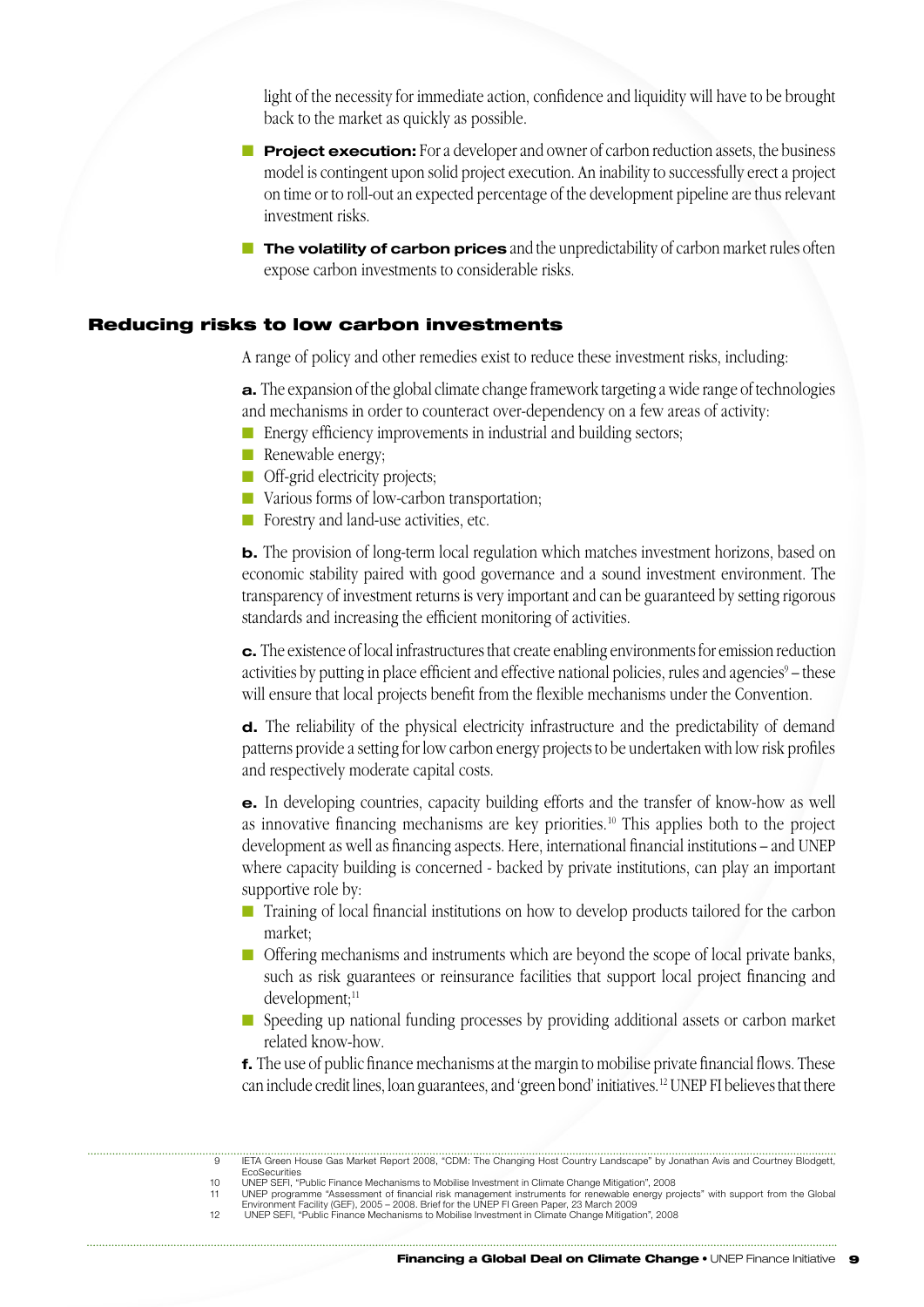is substantial scope for increased allocations from pension funds and sovereign wealth funds to the low carbon economy through the smart deployment of such public finance mechanisms.

**g.** Upfront payments for pledged carbon credits can be regarded as otherwise scarce equity and can be pivotal in enabling project initiation. They should, therefore, be further applied by national and multilateral development banks, in conjunction also with private finance institutions. The Asian Development Bank (ADB), for instance, has already set up a carbon fund to invest in carbon projects aimed to generate credits after 2012. ADB will provide up-front financing in the range of 10-30 percent of the total cost of carbon projects.

#### Proposal 1

Reducing the risk of low carbon investments in developing countries: Increasing financial sector interest in investing in low carbon development in developing countries is currently constrained by a range of barriers including a lack of policy predictability as well as an absence of the transparent rules and procedures needed to provide stable conditions for investment into low carbon technologies. A range of public finance mechanisms are available to address these risks, including debt guarantees. In particular, UNEP FI suggests the creation of a mechanism whereby the home government of a foreign investor issues guarantees in order to facilitate low carbon investments in host countries. Credit risk guarantees and other risk sharing instruments can considerably lower the investment barriers for many investors and keep the risks associated with direct investments at a reasonable level.

#### Improving carbon markets and flexible mechanisms

#### **Expanding cap and trade systems**

Carbon markets are one of the key mechanisms to finance mitigation in developed and developing countries. UNEP FI is convinced that a credible carbon market with a meaningful carbon price will create a strong signal to the global investment community to set up and direct resources towards technology development and innovation. UNEP FI calls for a linked carbon market including OECD countries in the short term which can gradually be expanded to other regions. Supply and demand of carbon credits have to be kept in balance which requires regulatory stability regarding the expansion of market mechanisms and inclusion of new emitters into the trading system. As the carbon market grows, the finance sector will seize the resulting opportunities and continue developing innovative financial instruments, trading platforms and add the required liquidity to the market.

Private financial institutions have gained valuable experience within the European Union's emissions trading scheme (ETS) which should be considered in the setup and linkage of an OECD-wide market:

- n Clear methods on how emissions targets are calculated and verified can help to minimise the political interference often observed in the EU ETS;
- n Market distortions regarding the competitiveness of industry sectors relative to players in non-regulated markets should be addressed in a fair and transparent manner consistent with WTO;
- $\blacksquare$  A shortage of emissions allowances is essential for the effectiveness of any emissions trading scheme;
- $\blacksquare$  Methods for allocating emissions allowances to sectors and individual companies have to be as simple and predictable as possible and should in any case strive to limit the opportunity for "windfall" profits at industry level;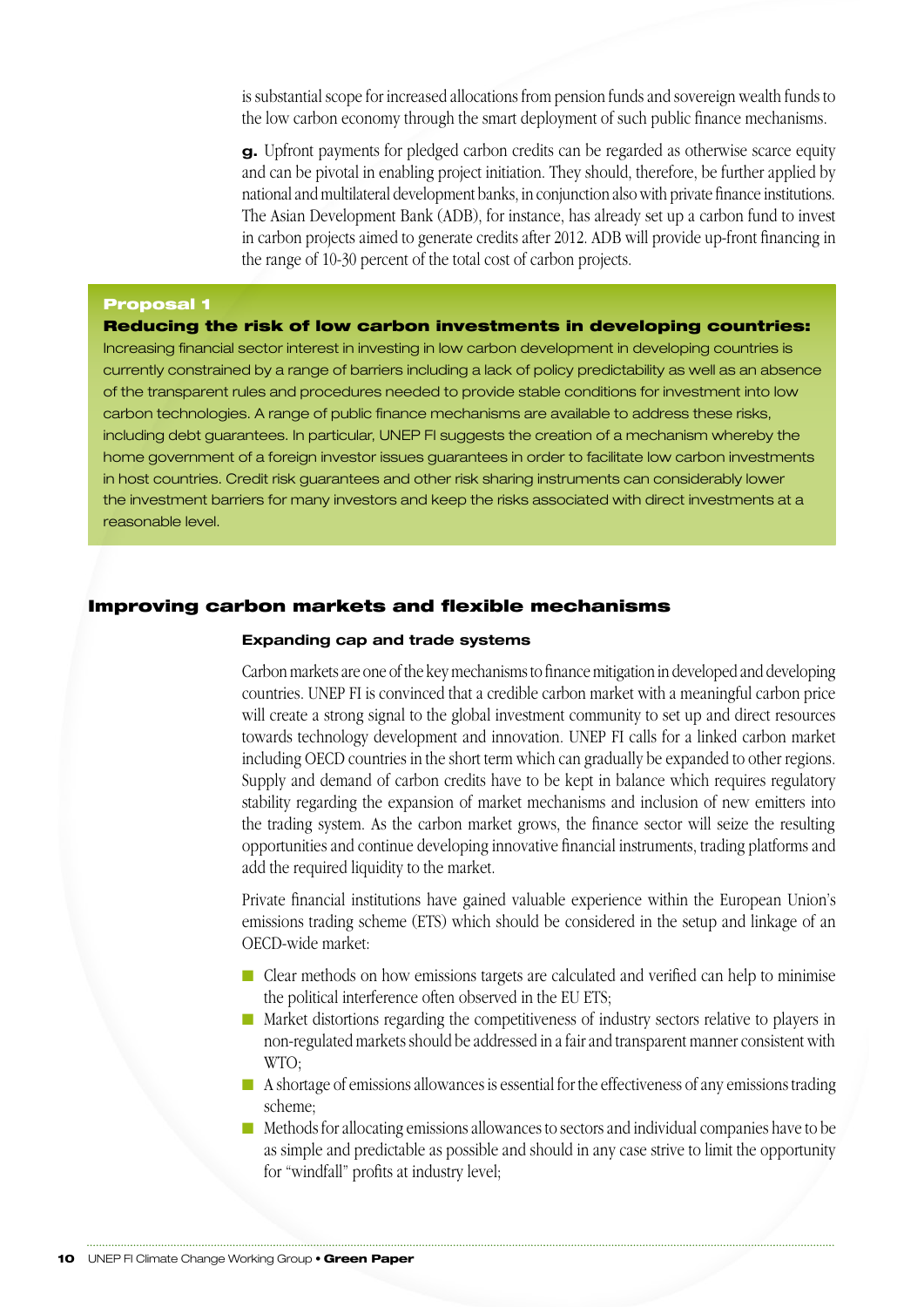- Clear and long-term goals are essential to signal a clear and reliable path to market participants;
- $\blacksquare$  The monitoring and verification of processes should be predictable and synchronised among all market participants.

#### **Improving the financial architecture under the Convention**

The financial architecture of the next climate framework needs to be able to handle a sharp increase in project-based and fund-based activities without becoming a bottle-neck to climate financing. To mobilise funding and investments for climate change mitigation, public sector funding, on a concessional basis, should be significantly scaled up while the use of private funds should be maximised. UNEP FI would like to stress that public financial assistance should be tailored to address those areas of activity which have not sufficiently been addressed by private sector mitigation and adaptation investments in the past. These include a lack of CDM / JI activity with regards to certain project types (e.g. energy efficiency, reforestation and afforestation) and geographies (e.g. Africa, Central Asia and Central America), and the omission of certain project size classes.

#### **Scaling up existing flexible mechanisms**

In order to improve the regional distribution of flexible mechanisms, UNEP FI urges the Parties to strengthen and further enforce the application of small-scale projects which do not require extensive historical data or expensive monitoring. Currently, small businesses, government entities and organizations in least developed countries (LDCs) face difficulties obtaining data and undertaking extensive monitoring of projects, for reasons of cost and availability.13 UNEP FI also welcomes the widespread application of programmatic CDM schemes in developing countries which can make small scale activities economically viable by spreading approval, administrative and verification costs across the whole program, meaning a larger number of individual projects.

To expand the current flexible mechanisms most effectively, the private finance sector deems most important: to improve the efficiency of the UN-approval process, reduce administrative costs and expand flexible mechanisms into new sectors. More specifically, existing mechanisms could be enhanced for example by:

- **n** Improving the consistency and transparency of decision making by the CDM Executive Board (EB) and the UNFCCC Secretariat;
- Introducing an independent dispute settlement process with clear rules; and
- n Providing sufficient guidance for designated operational entities (DOEs) and other involved parties to be able to function confidently.14

UNEP FI supports the further expansion of existing flexible mechanisms via, for instance, programmatic activities which can enhance the geographic and technological distribution of the CDM. For the private sector to finance entire Programs of Activities (PoAs), the issue of counterparty risk needs to be addressed as – rather than one – many small project owners are involved. In addition, the CDM Executive Board (EB) of the UNFCCC needs to provide clear rules and procedures for the validation and monitoring of such programs. Capacity building efforts will not only have to be enhanced at local host country levels but also among private financial institutions that so far have not been involved in financing PoAs. In order for investors to have confidence in the future success of PoAs, the program designs should include a detailed control mechanism and incorporate additionality as well as monitoring and verification requirements.

<sup>13</sup> IETA input to the Ad Hoc Working Group on Further Commitments for Annex I Parties to the Kyoto Protocol, "Possible improvements to emissions trading and the project-based mechanisms under the Kyoto Protocol", 6 February 2009 http://www.ieta.org/ieta/www/pages/ getfile.php?docID=3244

<sup>14</sup> Carbon Markets & Investors Association (CMIA) communication to the UNFCCC on "The scope, effectiveness and functioning of the flexibility mechanisms under the Kyoto Protocol"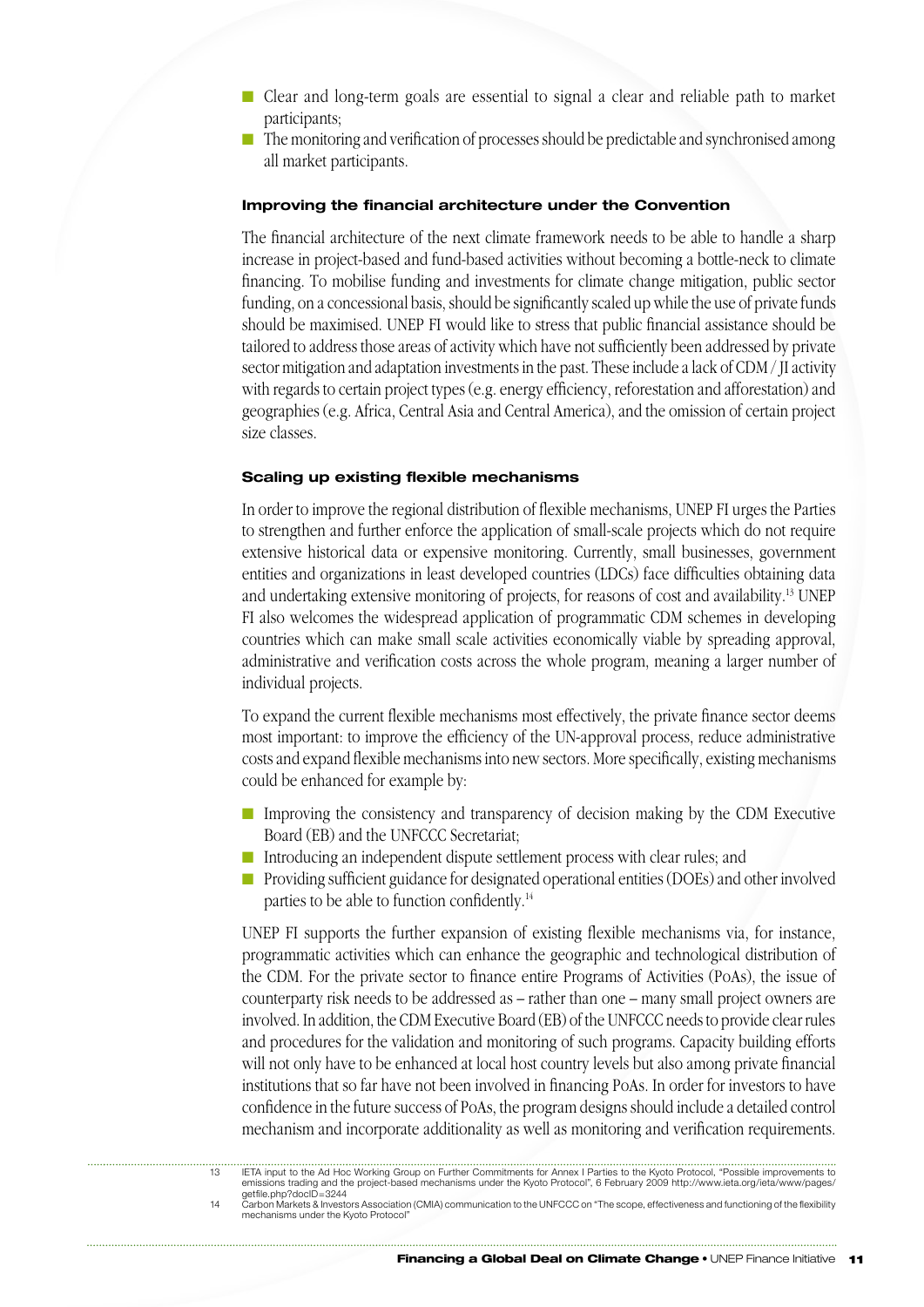UNEP FI believes that it is essential – when considering the introduction of programmatic CDM – that UNFCCC Parties "carefully consider the data availability and increased management requirements of such an enhancement to the CDM, and to plan well in advance for any new data management and governance structure requirements." 15

#### Proposal 2

## Improving the operation of flexible mechanisms:

UNEP FI welcomes the current efforts of the international climate community to focus attention on areas where the Convention's flexible mechanisms such as the CDM and JI are not attracting sufficient private capital, either in terms of sector (e.g. energy efficiency; reforestation and afforestation), region (e.g. Africa and Central Asia) or scale (e.g. smaller project sizes, programmatic activities). UNEP FI fully supports, therefore, the expansion of small-scale CDM as well as programmatic CDM (Programmes of Activities - PoAs). Achieving this will require the formulation of clear standards, the reduction of procedural complexity and intensive capacity building on local and regional levels. UNEP FI suggest that increased funding of PoAs could be promoted via the use of credit guarantees issued by governments, development banks or agencies located in the country of origin of the participating financial institution. A guarantee addressing the perceived counterparty and/or country risk will, for instance, enable commercial financial institutions to become more proactive in financing PoAs.

# Accelerating low carbon technological development and deployment

The availability of innovative, low carbon technology is essential for the promotion of low carbon industrialization in developing countries. UNEP FI supports proposals to improve existing processes and flexible mechanisms to further transfer clean technologies. Private-sector funding such as foreign direct investment, together with joint ventures and guarantees complemented with public-private partnerships generating financial resources for technology development can scale up technology cooperation. Intellectual property rights – which legally ensure that technologies are only copied when royalties are paid to the innovator – have to be protected as an essential condition for the further mobilization of investments towards much needed research and development.

The role of *venture capital* can be critical for entrepreneurs to bridge the gap between a promising low carbon concept and the development of an applicable and economically viable technology. The role of *project/corporate finance* and *private equity* is pivotal to subsequently finance the deployment of developed and proven technologies to actual production sites around the world, often from north to south. The deployment of technologies in developing countries is currently hindered by several financial barriers that should be addressed by a new financial agreement under the Convention. These include:

- Lack of long term local currency financing options and foreign exchange risks for foreign currency loans;
- Lack of appropriate instruments to manage commercial and political risks;
- $\blacksquare$  High transaction costs and timing uncertainties all along the technology innovation process; and
- n Lack of appropriate intermediaries or incubators to channel appropriate financing and technical support to new entrepreneurs."16

16 World Resources Institute – Discussion Paper "Five components of a new financial agreement under the Convention" by Dennis Tirpak and Britt Childs Staley, December 2008

<sup>15</sup> IETA input to the Ad Hoc Working Group on Further Commitments for Annex I Parties to the Kyoto Protocol, "Possible improvements to emissions trading and the project-based mechanisms under the Kyoto Protocol", 6 February 2009 http://www.ieta.org/ieta/www/pages/ getfile.php?docID=3244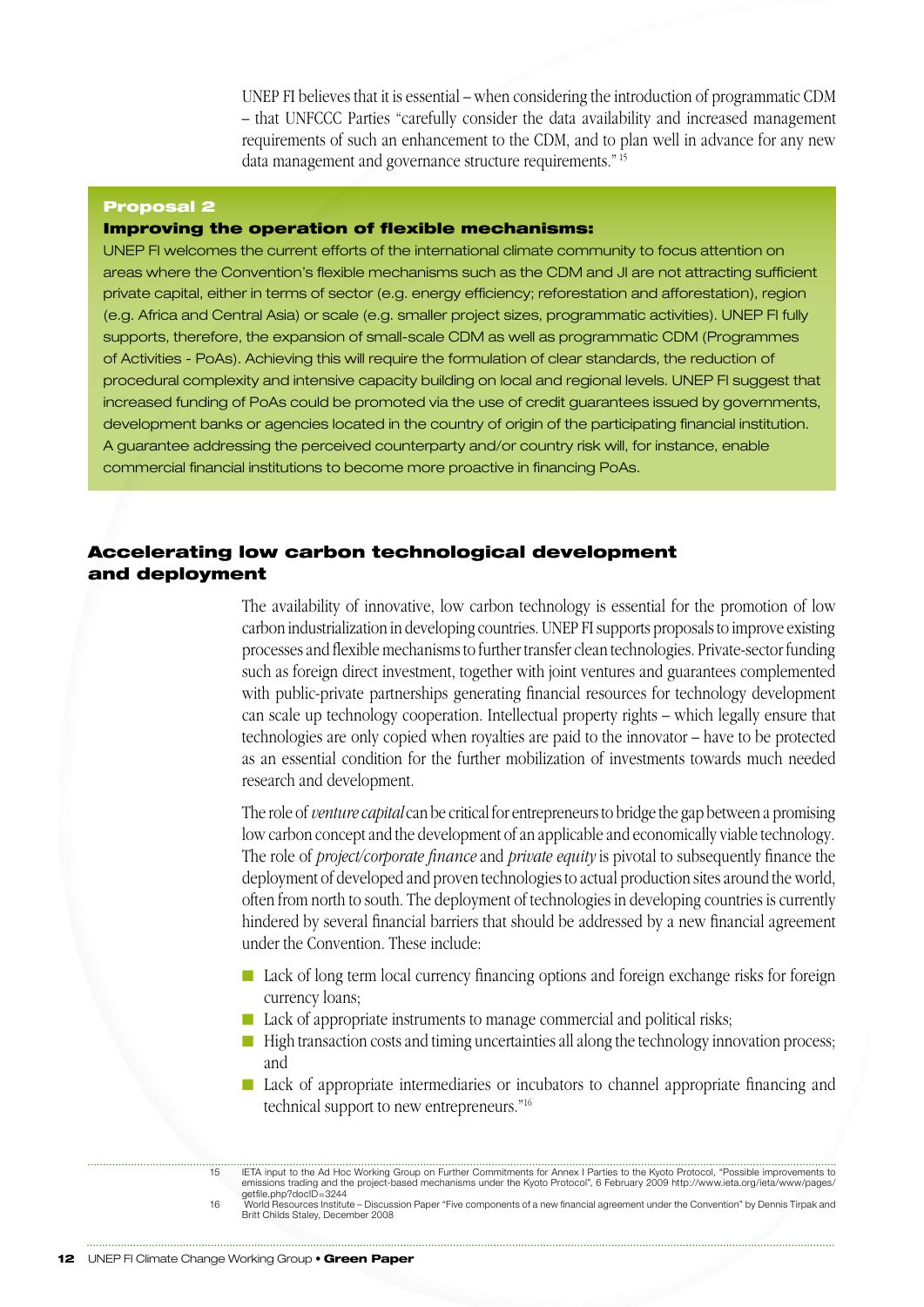UNEP FI welcomes the growing number of proposals to apply venture capital and private equity / project finance skills and resources for the further development of low carbon technologies and their effective deployment in the developing world, and wishes to contribute to this debate.17

#### Proposal 3

## Establish funding for low carbon technology development and deployment in developing countries:

Public finance could be usefully deployed at the margin to (1) stimulate equity investments in technology through venture capital (VC) and (2) mobilise private finance and investment (in the form of project/corporate finance and private equity) for low-carbon technology deployment in developing countries. UNEP FI proposes that this could be structured either as two single international funds for low carbon technologies (a Technology Development Fund and a Technology Deployment Fund) building on existing national and international experience on how best to leverage private capital – or as a suite of regional and/or sector-focused funds. The fund(s) would support entrepreneurs across developing countries, and the contribution of capital from private investors would enrich the fund's perspective by providing technology insights and expertise to investment decisions. In essence, such funds would create the confidence needed for early stage technology-development and deploymentfinancing and enable a public-private partnership structure allowing sufficient flexibility and shared perspectives for all parties involved.18 The Technology Deployment Fund would accelerate technology transfer by reducing the financing cost of low-carbon (best available) technologies in developing countries, relative to that of conventional technologies. The public component of the fund could be used to reduce the cost of capital invested and borrowed; the private component would provide the actual bulk of investment. The spread between the interest rates collected from borrowers and the competitive returns paid back to investors could be financed from public sources. This would represent a very small fraction relative to the overall financing ultimately mobilised.

# Availability of insurance for low carbon technologies and activities

The market has experienced a degree of reluctance among commercial insurers to insure the development of carbon projects (or the carbon components of conventional projects) as risks in CDM-market environments at regulatory, administrative and project level are perceived as relatively high.19 If a project's carbon component has to be financially significant to make the project "additional", however, no insurance is available against non-performance or credit shortfall, the result is a considerable risk exposure for project developers and their financial backers.

|    | Government of India Submission on "Financing Architecture for Meeting Financial Commitments under the UNFCCC", October 2008 & "China<br>Views on the Fulfillment of the Bali Action Plan and the Components of the Agreed Outcome to be Adopted by the Conference of the Parties<br>at its 15 <sup>th</sup> Session", February 2009                                                                                       |
|----|---------------------------------------------------------------------------------------------------------------------------------------------------------------------------------------------------------------------------------------------------------------------------------------------------------------------------------------------------------------------------------------------------------------------------|
| 18 | Such funding mechanisms at the international level should go hand in hand with policy reforms on the national level including, for instance,<br>fiscal incentives for low-carbon business models and technologies. Such incentives on the national level will be complementary to mechanisms<br>under the Convention and equally necessary for the transition to low-carbon economies, especially in developing countries |
| 19 | UNEP Division of Technology, Industry and Economics (DTIE) Study "Financial Risk Management Instruments for Renewable Energy Projects",<br>2004                                                                                                                                                                                                                                                                           |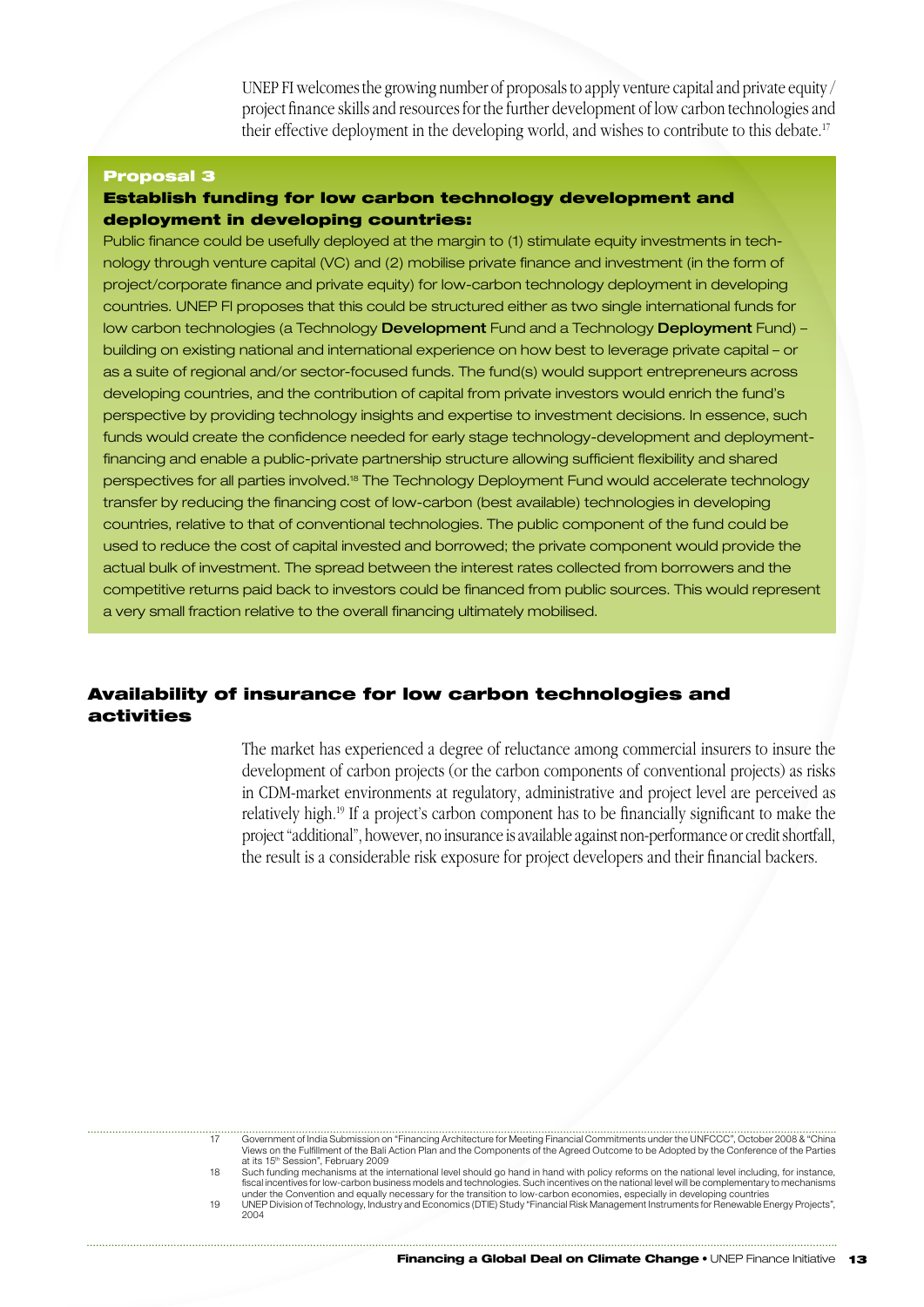#### Proposal 4

#### Creating an international carbon insurance vehicle:

UNEP FI recognises the importance of readily available commercial insurance to provide a sound environment for new low-carbon technologies and carbon projects across host countries and market environments. UNEP FI therefore proposes the creation of a Carbon Insurance Vehicle equipped with public funds but open for private insurer participation. The insurance vehicle should be used to insure the carbon credit generation and delivery risks of projects under a future Convention. Such an insurance vehicle would help to scale-up project activities and be of specific help in developing countries, especially LDCs, which so far have not seen, as a result of perceived risks, much carbon finance activity. This vehicle could either be designed as a stand-alone mechanism under the Convention. It could be more effective and efficient, however, if it consisted of a system of national Carbon Insurance Vehicles managed by national Export Credit Institutions. These could indeed be the same vehicles issuing credit guarantees for climate change mitigation projects as described under *Proposal 2* above.

#### Property investment for a low carbon future

Through their occupation and construction, commercial and residential buildings use nearly 40% of the world's energy<sup>20</sup> and are responsible for a similar level of total energy-related  $CO<sub>2</sub>$ emissions. The Fourth IPCC Assessment Report identified buildings as having the highest GHG mitigation potential of all economic sectors reviewed. Cost-effective strategies also exist with respect to water efficiency. It is important that standards should incorporate considerations relating to climate change and sustainability, such as resistance to weather impacts, and water efficiency.

#### **Focus effort on lowering market barriers to adopting economic and effective technologies**

There are tremendous opportunities - many of them low cost - for property investors to contribute to carbon mitigation through greater energy efficiency (EE) and renewable energy use in new and existing buildings. However, substantial market barriers prevent many owners and occupiers from adopting broadly economic and effective technologies. These include limited awareness of EE options, landlords unwilling to pay for EE measures that lower tenants' utility bills, tenants unwilling to expend capital on EE improvements that revert to the landlord on lease expiry, limited access to capital, the need for rapid paybacks, prohibitive permitting requirements, small EE project size coupled with disproportionately high transaction costs, and energy subsidies that discourage conservation.

Clearly, governments should promote demand for Energy Efficient Buildings (EEB) and green energy in their own estates, and promote compact cities. The public sector should also use its data gathering and research capabilities to collect evidence on the economic benefits of EEB for dissemination to investors, lenders, tenants and developers, and to encourage standardization in how banks and appraisers account for such benefits in project underwriting and valuation.

Furthermore, to make EE more demonstrably economic and lower market barriers, governments should (1) recognise the crucial role of buildings to a low carbon society, (2) standardise the information available on the energy use of buildings and the economics of mitigation, and (3) incentivise investments in EEB and compact cities. UNEP FI believes such action would give necessary scale to the voluntary practices of some 'responsible' property investors and

20 Lynn Price, Stephane de la Rue du Can, Jonathan Sinton, Ernst Worrell, Zhou Nan, Jayant Sathaye and Mark Levine, "Sectoral Trends in Global Energy Use and Greenhouse Gas Emissions", Ernest Orlando Lawrence Berkeley National Lab, 24 July 2006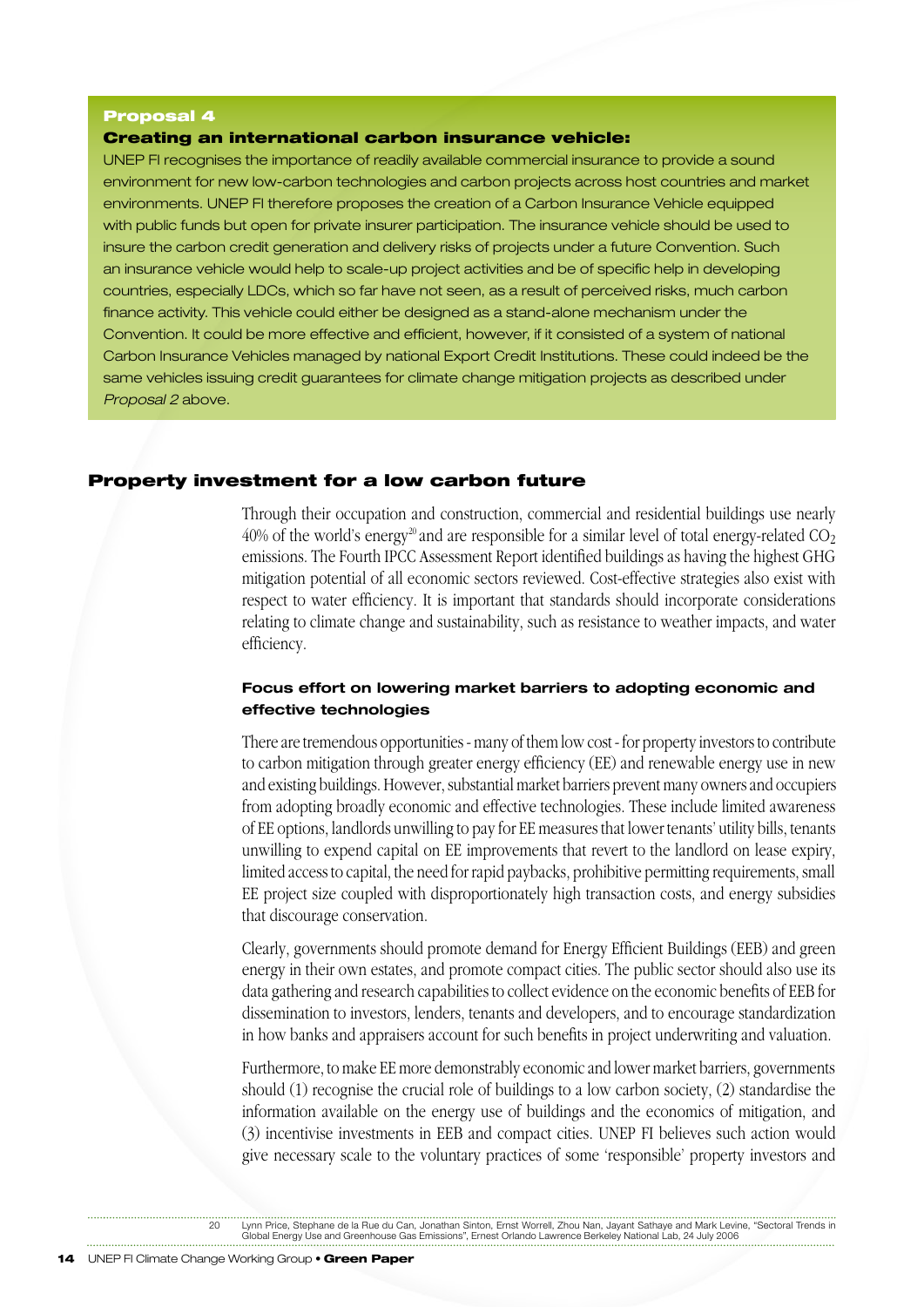occupiers, and stimulate more financial investments to reduce the carbon footprint of the property sector.

Relevant policies are in place in a range of countries to help lower market barriers to building mitigation investments. They include fiscal measures such as direct subsidies, tax incentives and credit enhancements. These approaches should be strengthened and more widely adopted. The UNFCCC has yet to fully exploit the potential for low and no cost investments in low carbon buildings. As such, UNEP FI proposes a focused effort under the Convention to boost incentives and raise standards to accelerate low carbon investment in the property sector. This would involve standardising the information available on the energy use and emissions of buildings, requiring aggressive energy efficiency standards in building and land use codes, extending building labelling systems, and establishing a common set of carbon metrics.

## **Increase the impact of carbon finance on behaviour in the building sector**

Carbon finance does not yet stimulate carbon savings through EEB. As such, UNEP FI believes there is a need to ensure that behaviour in the building sector is adequately impacted by the operation of any carbon pricing system put in place. Carbon pricing could potentially operate on a building per building basis or a company by company (owner and/or occupier) basis. Given that the building sector has the lowest average carbon abatement cost of any sector but upfront financing for effecting change is challenging,<sup>21</sup> the overall effectiveness of carbon markets would be enhanced by ensuring they impact behaviour in the built sector. Practical implementation difficulties should not deflect policy-makers from pursuing this objective.

Greater inclusion of buildings in carbon markets could also be achieved through the on-going process to reform and expand the CDM, to promote more investment in building sector abatement projects in developing countries. For example, about 25% of the  $CO<sub>2</sub>$  mitigation from fuel savings in buildings in non-OECD countries would probably not be cost-effective without the financial assistance that the CDM can provide.<sup>22</sup>

## **Establish appropriate public finance mechanisms to increase leverage of private capital towards EEB in developing countries**

Over and above materially increasing the focus and effort to reduce emissions from the built environment in developed countries, governments should help financial institutions with practical experience in financing and promoting EEB to work directly with counterparts in developing countries (e.g. capacity building targeting local banking sectors) to stimulate private investments in building efficiency, and compact development.

More importantly, public finance could be used at the margins to stimulate low carbon buildings in developing countries to adapt existing building stock to be more energy efficient and to ensure that new stock is of a good environmental standard. UNEP FI proposes that this be structured as an interconnected suite of regionally-based property funds which would build on existing private sector experience with (a) green, sustainable property and (b) fundraising in an increasingly globalised property market. They would help entrepreneurs in developing countries gain experience in reducing the environmental impacts of existing buildings through refurbishment and intelligent asset management and help ensure that new stock built in support of economic development is resource (energy and water) efficient. In addition to earning returns from the income and appreciation produced by green, sustainable property investments, such funds could earn a proportion of the energy cost savings generated by improved resource efficiencies.

<sup>21</sup> McKinsey & Company, "Pathways to a Low-Carbon Economy - Version 2 of the Global Greenhouse Gas Abatement Cost Curve", 2009 22 Ürge-Vorsatz Diana and Novikova Alexandra, Central European University, "Opportunities and Costs of Carbon Dioxide Mitigation in the World's Domestic Sector", undated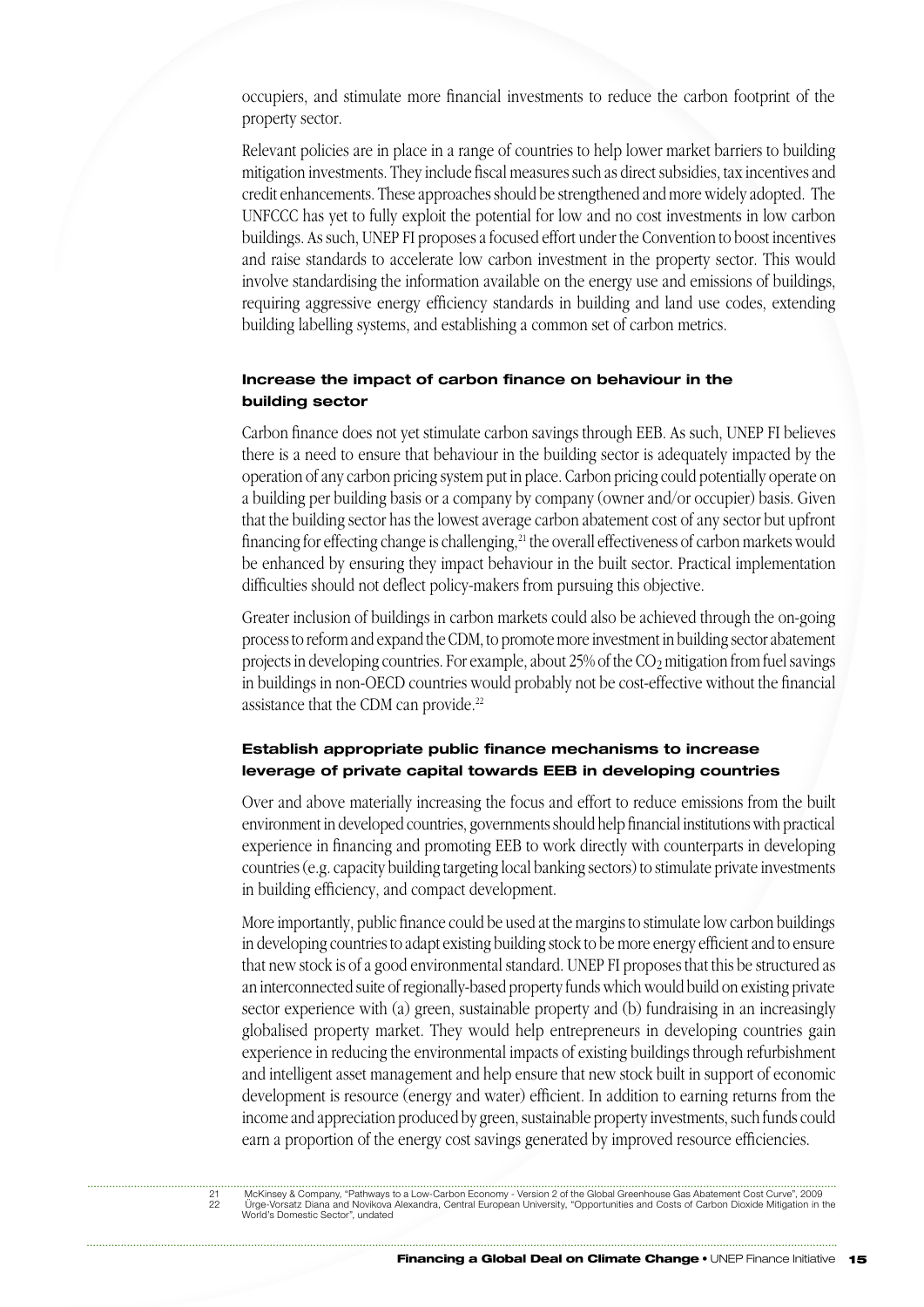#### Proposal 5

#### Enabling enhanced investment in low carbon buildings:

The UNFCCC has yet to fully exploit the potential for low and no cost investments in low carbon buildings. UNEP FI proposes a focused effort under the Convention to boost incentives and standards for accelerated low carbon investment in the property sector. Over and above crucial policy actions with global relevance such as improving and standardising information metrics on building emissions, making standards and building codes materially more demanding and extensive, and ensuring cities develop in compact form, UNEP FI believes there is room to establish an interconnected suite of regionally based property funds to support entrepreneurs gain experience in reducing the environmental impacts of existing and new stock. The on-going process to reform the CDM should also aim to promote more investment in CO2 abatement in the building sector.

## Investing in forests – REDD and Reforestation / Afforestation

Tropical forests are giant reservoirs of carbon that must remain largely intact if we want to bring global warming under control.<sup>23</sup> However, as a consequence of deforestation, this carbon has been released as CO<sub>2</sub> to the atmosphere making up for 10-35% of global carbon emissions per year during the 1990s.<sup>24</sup>

UNEP FI supports the formal inclusion of activities related to reduced emissions from deforestation and forest degradation (REDD) into the future climate agreement. REDD projects or programs could be combined with national economic development and capacity building programs, enabling forested countries to financially gain from being stewards in the conservation of their ecosystems, biodiversity and carbon sinks. UNEP FI also believes that the private finance sector has a potentially pivotal role in making REDD a reality.<sup>25</sup>

Given the lack of REDD regulation under the current Kyoto Protocol, the private sector has, however, not been able to experiment in the REDD area as it has in other mitigation areas eligible for CDM / JI project activities and other mechanisms under the Convention. UNEP FI will, therefore, formulate a proposal of its own, integrating further developments in the international negotiations on REDD, at a later stage, in the White Paper version of this Green Paper.

In addition to a decision on REDD, a more effective integration of reforestation and afforestation activities into the international carbon markets will likely and increasingly become a pressing issue too. This will specifically require an approach that addresses the issue of non-permanence in an environmentally credible and financially practical manner: only if carbon credits generated by forestry projects are competitive and fully fungible with other credit categories, will the private sector more intensively engage in this area. Full fungibility of forestry credits will only be achieved if the issue of non-permanence of biomass-sequestered carbon is not addressed through the system of temporary carbon credits as under current CDM modalities. In the short term, credit buffer solutions – successfully applied in voluntary carbon markets for a number of years now – should be explored.

<sup>23</sup> Intergovernmental Panel on Climate Change (2007), "Climate Change 2007: The Physical Science Basis. Contribution of Working Group I to

the Fourth Assessment Report of the IPCC", Cambridge University Press, Cambridge<br>Moutinho, Paulo, "Tropical Forest, Deforestation and Climate Change: The Amazon Case". Instituto de Pesquisa Ambiental da Amazônia,<br>Brazil;" gov.uk/Page17171

<sup>25</sup> Carbon Markets & Investors Association communication on "Reducing emissions from deforestation in developing countries: approaches to stimulate action", published 15 February 2009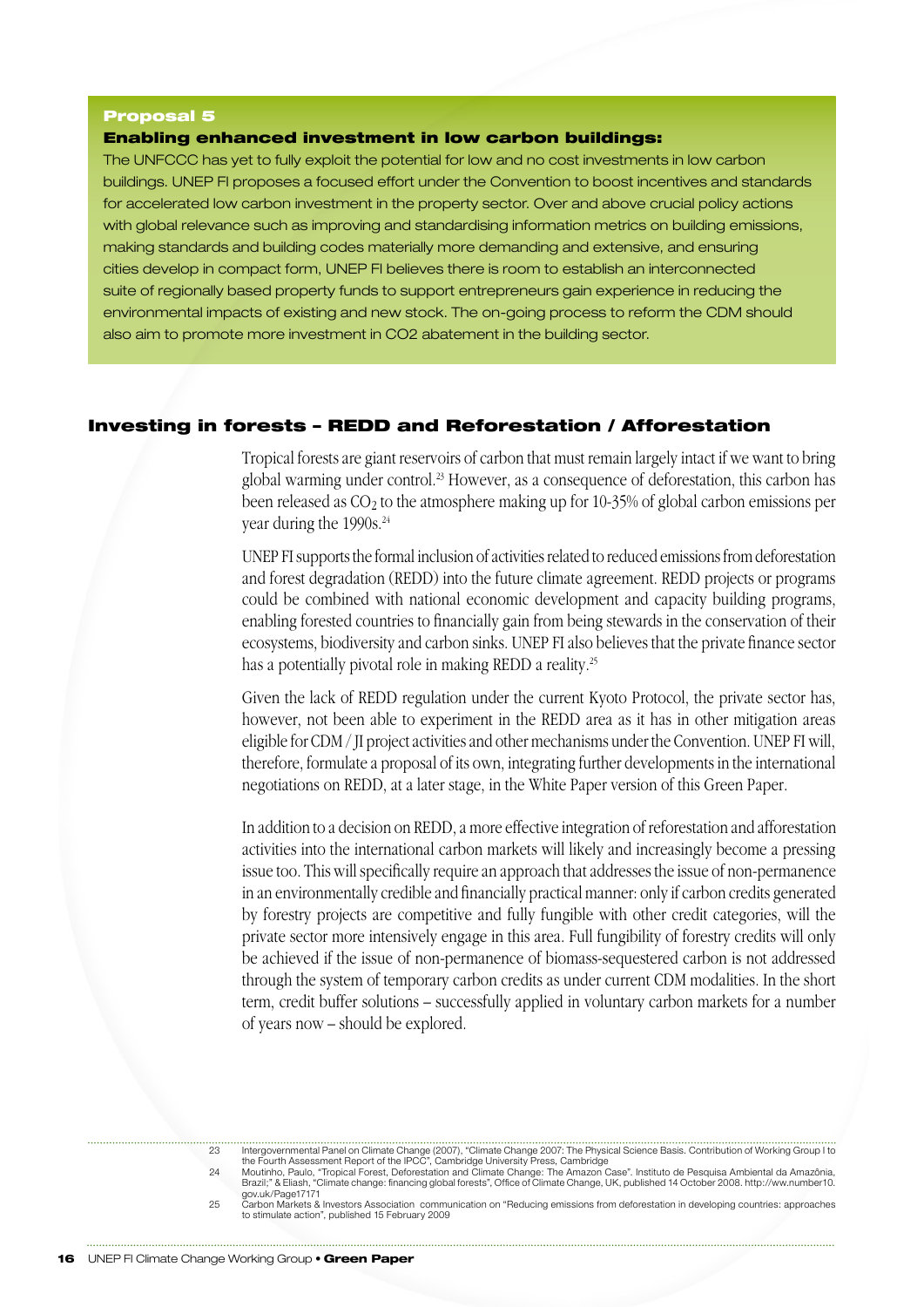# 3. Financing adaptation: investment and insurance

Climate change is taking effect in various forms, all of which need to be addressed by the right means of adaptation. In addition to (1) long-term gradual changes regarding, for example, temperature patterns and water availability, an increasing number of (2) extreme events (storms, droughts, flooding) have to be considered alongside increased (3) variations around "normal" weather patterns.

In previous work on the role of the finance sector in adaptation to climate change, UNEP FI concluded that "a key issue is that adaptation has to be integrated with development policy and disaster management. It is clear that damage from climatic disasters already threatens economic growth in many areas in various ways, and that these stresses will accelerate in coming decades. Even major public insurance schemes have faced technical insolvency, in France from subsidence claims, and in the US from flood claims following Hurricane Katrina."26 Adaptation will require action and finance in both developed and developing economies, with a special emphasis on the most vulnerable regions who contribute very little to global warming including the group of small island developing states (SIDS).27

#### Climate proofing infrastructure investments

Infrastructure investments into transport networks such as rail- and motorways, water infrastructure, electricity networks and energy supply (fossil and renewable energy) are capital intensive and bring along significant fixed costs while being planned for several decades into the future. Operators who plan, construct, finance and insure infrastructure investments have to anticipate the need to adapt today's and tomorrow's infrastructure to changing environments.

The energy sector, taken by itself, will require enormous investments of \$26 trillion between 2008 and 2030, or close to \$1 trillion per year for energy supply. Half of these investments will be needed in the electricity sector according to the International Energy Agency (IEA).<sup>28</sup> This energy infrastructure will be operational for several decades and therefore requires planners to render it "climate-proofed" based on the most recent scientific expertise.

Future infrastructure investments will have to incorporate up-to-date scientific projections of how precipitation, temperature and wind patterns might change, influencing the location and operations of infrastructure such as hydro power plants, motorways and bridges, nuclear and coal power plants as well as oil platforms or off-shore wind farms.

The finance sector will have to take these gradual, long term changes and the risk of sudden natural disasters into account when granting financing or insurance for such projects. This will go hand in hand with providing financial instruments which help clients to realistically anticipate, adapt and protect infrastructure against potential future threats. Financial institutions should share their expertise both in industrialised and emerging economies to raise awareness and make sure that a realistic long term approach towards adapting infrastructure is being taken. Also, insurance companies could supply climate-related risk projections to regional and national authorities in order to adapt infrastructure regulation and codes to future climatic requirements.

<sup>26</sup> UNEP FI Climate Change Working Group – CEO Briefing "Adaptation and Vulnerability to Climate Change: The Role of the Finance Sector",

November 2006 http://www.unepfi.org/fileadmin/documents/CEO\_briefing\_adaptation\_vulnerability\_2006.pdf<br>27 Input on the specific adaptation needs of small island developing states was provided by the UNEP FI Lati

<sup>28</sup> Keppler, Jan Horst, "Investing in the Energy Sector: An Issue of Governance", Notes de l'Ifri, February 2009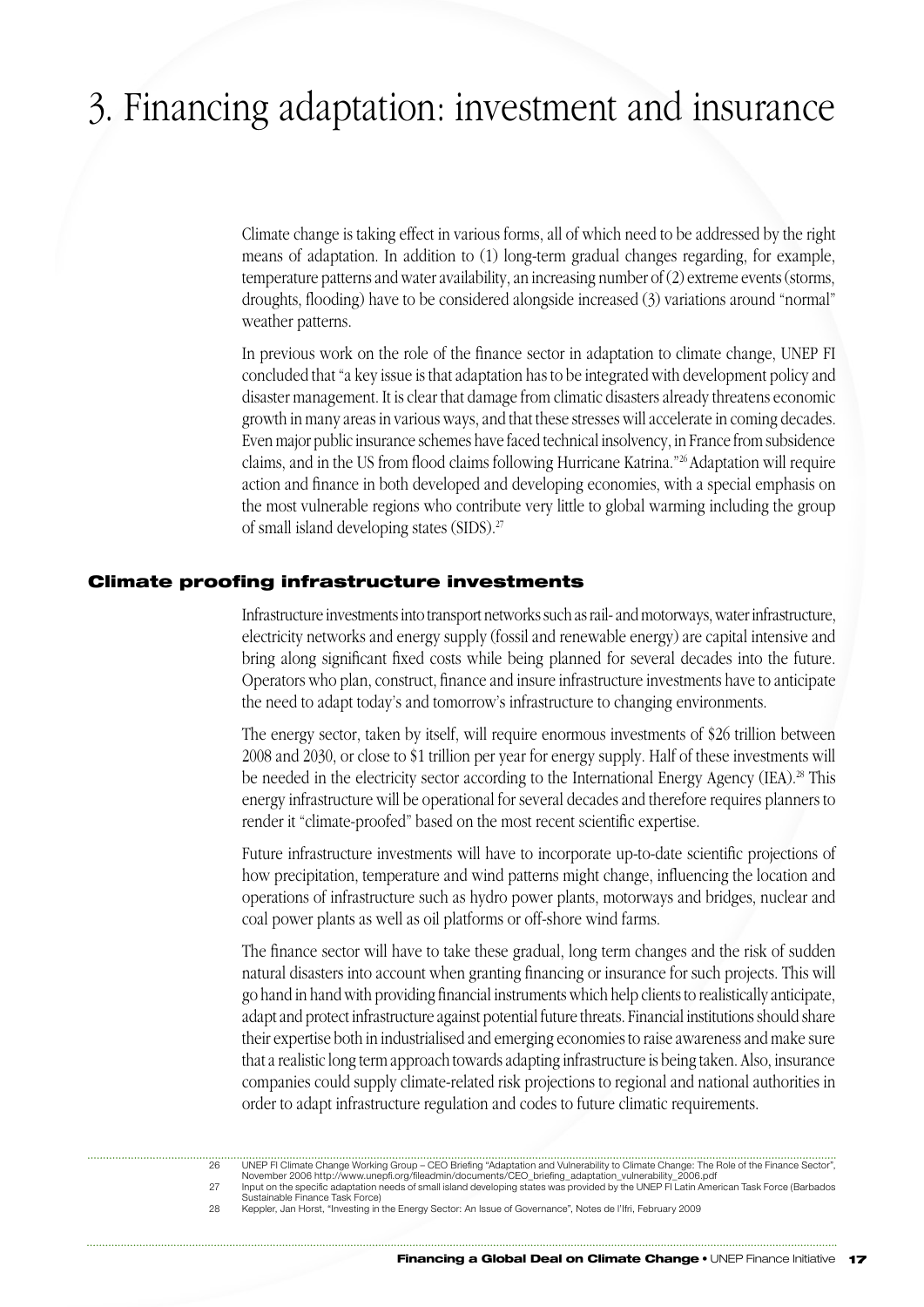Adaptation financing has to address various types of adaptation needs which are not generally comparable such as:

- n Official Development Assistance (ODA), foreign direct investments and other 'business as usual' investment flows need to be made "climate resilient";
- Existing infrastructure needs to be made "climate resilient";
- **n** Beyond making conventional finance flows and existing infrastructure climate proofed, additional investments are needed in order to explicitly adapt to climate change (i.e. new dams, dikes, water treatment plants, etc.);
- Costs on community level (community based adaptation, capacity building by NGOs etc.); the need for adaptation efforts to be mainstreamed into poverty reduction strategies and other relevant government policies.

In analogy to providing the necessary level of absorptive capacity for mitigation action at the local level, adaptation capabilities in developing countries are subject to local know-how and expertise which is currently available to a very limited extent only.<sup>29</sup>

#### **The public sector should try to:**

- n Improve the knowledge base on climatic hazards, and specifically ensure the availability of weather data to support the growth in weather derivatives, catastrophe bonds, insurance and other risk transfer products, especially in developing countries;
- n Prepare for disasters on the basis that they will be greater than any seen to date. Specifically, work with the private sector to develop seamless, efficient risk transfer systems to deal with climatic disasters;
- n Enable the private finance sector to operate more effectively in developing countries, by providing good governance and economic stability.

#### **The finance sector should aim to:**

- n Develop and supply products and services for the new markets which will come with integrated adaptation, i.e. at micro-level in developing countries, and for ecosystem services. This might also entail the promotion of risk-based pricing to encourage customers to actively participate in managing own risks and take adaptation seriously;
- $\blacksquare$  Work with policymakers to realise the transition to integrated adaptation;
- Ensure that contingency plans consider "worst case" disasters;
- n Include the assessment of the climate adaptive capacity of clients as part of credit risk assessments, particularly in the context of fixed assets;
- $\blacksquare$  In addition, the private sector will by default cover a part of adaptation costs in several sectors, specifically in sectors with assets owned by the private sector.

UNEP FI supports the development of an International Adaptation Fund whereby commercial finance institutions could add expertise and leverage publicly available funds through commercial contributions.

#### The role of insurance in adaptation

As early as 1991 the idea of developing insurance-related solutions to the effects of climate change was first introduced by the Alliance of Small Island States (AOSIS) which proposed the establishment of a fund financed by industrialised countries.30 The private finance sector can support clients in adapting to changing environments by offering specific products, where

<sup>29</sup> Müller, Benito, "International Adaptation Finance: The Need for an Innovative and Strategic Approach " Oxford Institute for Energy Studies,

June 2008 00 Munich Re, article "Microinsurance: One possible option." Source: http://www.munichre.com/en/ts/geo\_risks/climate\_change\_and\_insurance<br>http://www.matural\_hazards\_the\_increasing\_importance\_of\_insurance\_for\_the\_poorest\_of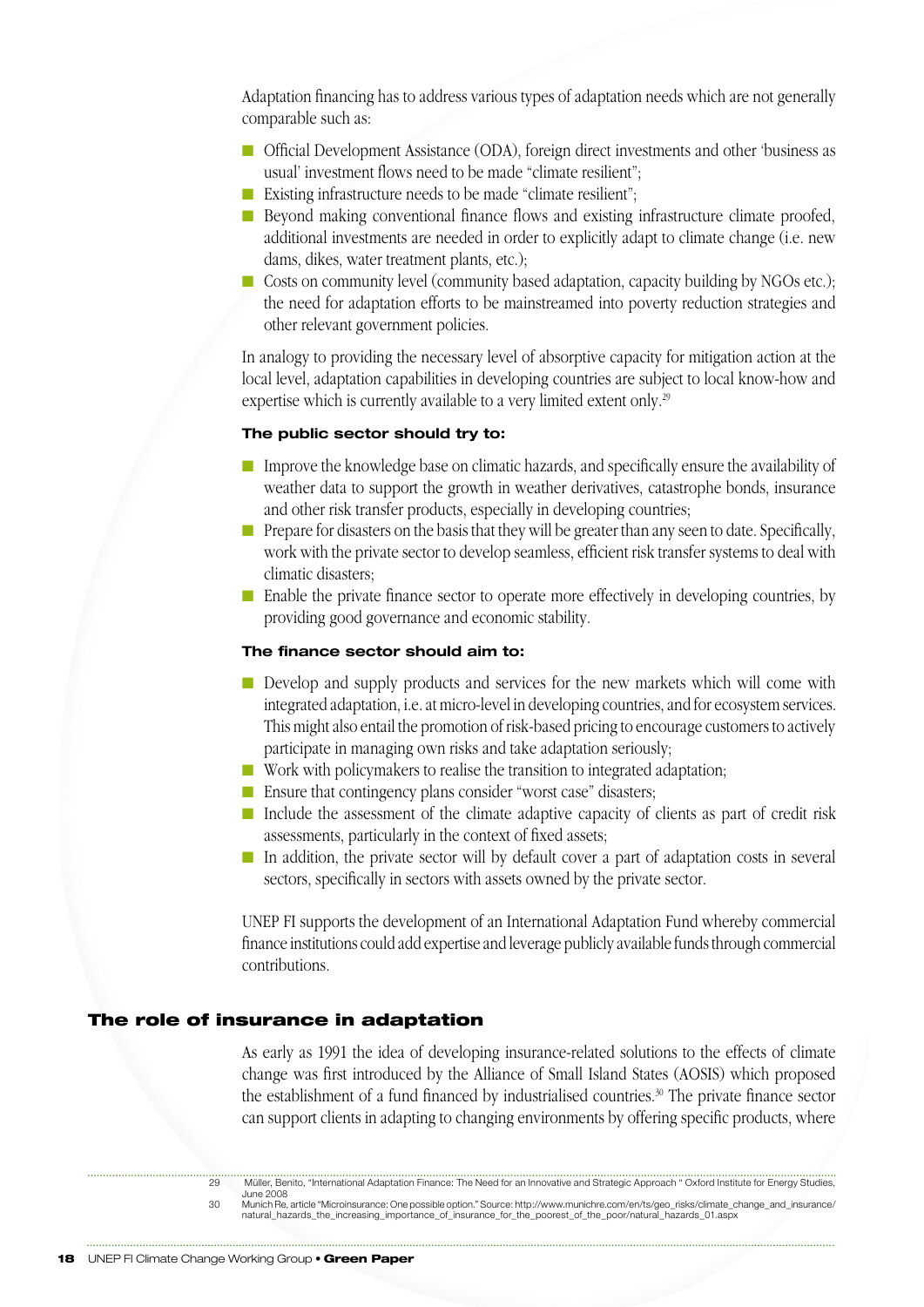necessary in conjunction with public institutions. The different mechanisms can be structured along three scales, reflecting their focus:

- **n Macro-scale:** As a consequence of increasing natural catastrophes the provision of natural catastrophe bonds, pool solutions and funds has quickly increased and should be further expanded in order to increase the private sector's ability to insure against specific natural hazards on a larger scale placing those risks on capital markets;
- **Meso-scale:** The market for weather derivatives and index insurance is developing quickly and expanding towards disaster relief for least developed countries as well as towards the private sector. The World Bank, for instance, has been covering Malawi against drought (with a maximum payout of \$3 million) since June 2008; the World Food Program contracted a similar derivative with Ethiopia in 2006. Weather derivatives offer fast financial relief for disaster aid on national as well as micro level provided that the necessary data base in available. Weather derivatives can also support local industry and businesses who are exposed and strongly dependent on weather conditions such as the agricultural, tourism and construction industries;
- **Micro-scale:** Micro insurance and micro finance schemes offered to clients in developing countries should increasingly put their focus towards helping clients to "climate proof" their lives: options are insurance products against natural hazards threatening the client's main source of income or the provision of know-how and advice on how the impacts of climate change could affect both the client's particular situation as well as the assets he/she wishes to finance and insure. Above all in the medium term, the insurance industry has an intrinsic interest to spread the risks of natural hazards across geographies and types; with time this will strengthen the industry's ability to hedge accumulated risks within its portfolio covering clients in an increasing number of developing countries.

UNEP FI agrees that a risk-pooling and risk-transfer mechanism for adaptation "should be explored to complement existing humanitarian, emergency and reconstruction funding mechanisms in case of natural disasters".31 Risk mitigation and risk management efforts should, however, always be applied in a stepped approach prior to risk transfer mechanisms.

In this regard, UNEP FI fully supports the UNFCCC work on an insurance fund for slow onset and indeterminate losses as well as the detailed proposal set out by the Munich Climate Insurance Initiative (MCII) on the potential role of insurance in adaptation. According to the MCII, the Bali Action Plan calls for the "consideration of risk sharing and transfer mechanisms, such as insurance to address loss and damage in developing countries particularly vulnerable to climate change. For the inclusion of insurance instruments in the post-2012 adaptation regime, the potential role of risk-pooling and risk-transfer systems must be firmly established."32

Reacting to this call, the MCII proposes that the role of insurance in adaptation could be realised via an insurance scheme with two pillars (prevention and insurance) as part of a multi-pillar adaptation fund.

#### **Prevention pillar**

The prevention pillar has reduction of human and economic losses as its top priority. The prevention pillar, which should be addressed with priority, calls for comprehensive risk assessments across vulnerable countries, and progress on cost-effective structural and non-structural measures to reduce risks. This pillar would not require developing countries to internalise the price of increased climate-related risk; however, it would be closely linked to the Insurance Pillar.

31 European Commission Communication "Towards a comprehensive climate change agreement in Copenhagen", 28 January 2009 32 Munich Climate Insurance Initiative (MCII), submission on Insurance Instruments for Adapting to Climate Risks. "A proposal for the Bali Action<br>Plan1, Version 2.0", 30 September 2008. Source: http://www.climate-insurance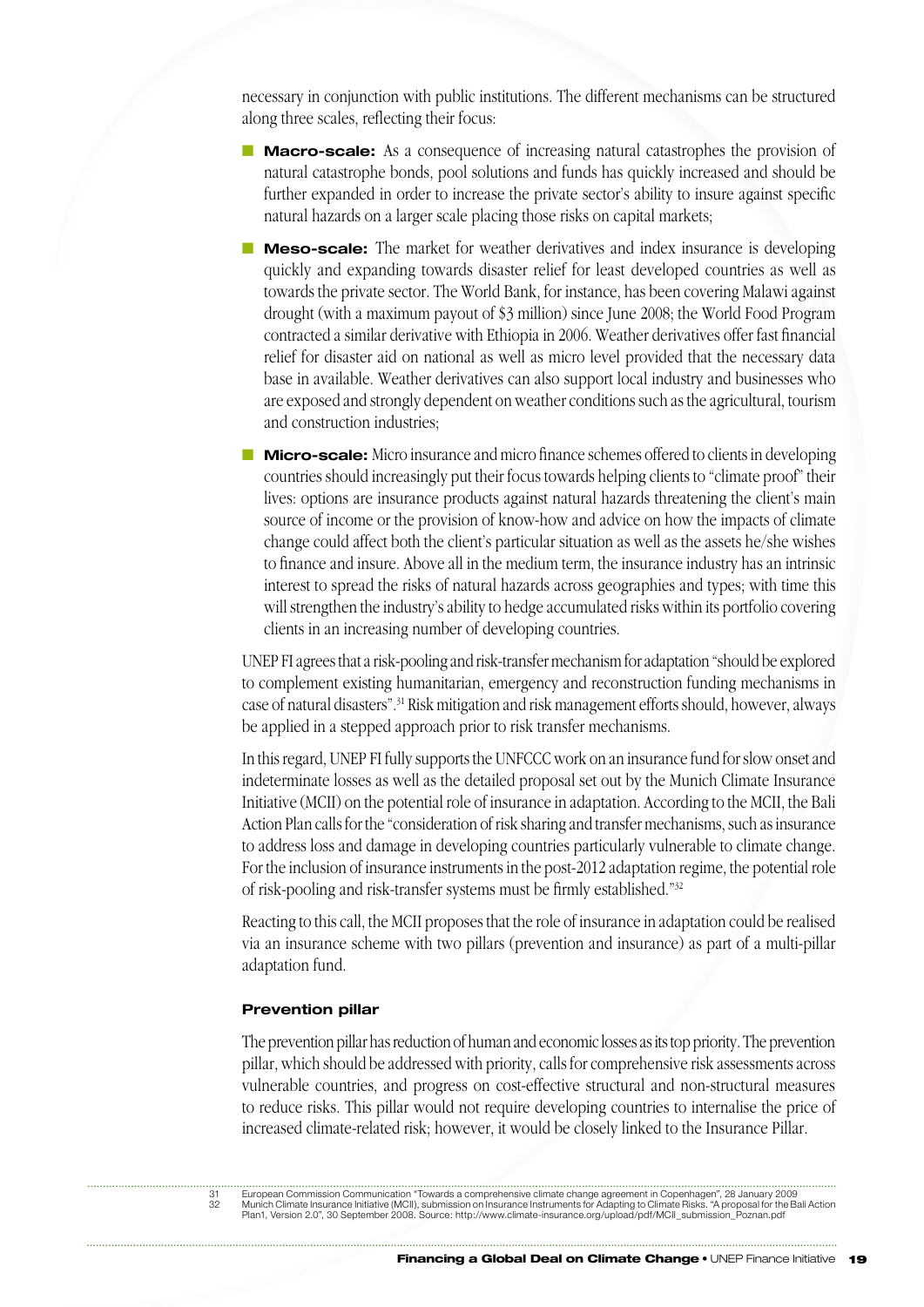#### **Insurance pillar**

The insurance pillar features two tiers. The first tier is a Climate Insurance Pool that would absorb a pre-defined proportion of high-level risks related to disaster losses in vulnerable developing countries. Such a climate insurance pool could be set up temporarily until the private sector has reached a certain level of maturity. Further, the pool could operate globally and should be linked closely to the UNFCCC framework. The second tier, a Climate Insurance Assistance Facility, would provide technical support and other forms of assistance to enable public-private insurance systems that provide cover for the middle layers of risk in these countries. This two-tiered insurance pillar would meet the principles set out by the UNFCCC for financing and disbursing adaptation funds, provide assistance to the most vulnerable, and include private market participation. Qualification for participation in the insurance pillar might include progress on a credible climate risk management strategy. The first tier of the insurance pillar would provide premium-free insurance cover in receiving countries for losses caused by extreme weather events with a (negotiated) predetermined severity and return period. This insurance entity, further referred to as the Climate Insurance Pool (CIP), will be financed by annual contributions from the (proposed) multi-lateral adaptation fund, which itself may be financed by Annex 1 countries. As part of the insurance pillar, the CIP would supplement other adaptation activities with insurance indemnity payments via an insurance scheme (risk carrier) that can best address the severe volatility of expected fiscal cash outlays.

A second tier of the proposed insurance pillar would provide support for the middle layer of risk not covered by the CIP with the goal to promote the establishment of public/private safety nets for unpredictable climate-related shocks. This tier would assist in the development of insurancerelated instruments that are, firstly, affordable for the poor and, secondly, coupled with actions and incentives for pro-active risk reduction and adaptation measures. This second tier in the form of a Climate Insurance Assistance Facility would also offer capacity building and financial support to nascent micro-, meso- and macro scale disaster insurance systems.<sup>33</sup>

Regarding the implementation of adaptation mechanisms, local integrated risk assessments are required, which generate data and information in a format that is suitable to prioritise local adaptation needs and to develop comprehensive adaptation solutions. These solutions have to include and combine risk prevention (i.e. capacity building, building codes, regional zoning and planning), risk reduction (i.e. technical, infrastructure projects) and financial risk transfer measures (i.e. insurance solutions, capital solutions). An adaptation financing architecture at UN level should make sure that suitable risk assessments can be funded and prevention, reduction and transfer solutions can be implemented jointly.

UNEP FI welcomes a more detailed discussion with the Parties on how the proposed insurance pillars for adaptation can be included into current negotiations and how a broad participation by the private insurance sector in implementing this proposal could be secured.

#### Proposal 6

Expanding the application of insurance mechanisms for adaptation:

UNEP FI supports the development of an International Adaptation Fund whereby commercial finance institutions could add expertise and leverage publicly available funds through commercial contributions. UNEP FI also proposes to expand the application of risk pooling and risk transfer mechanisms such as natural catastrophe bonds, weather derivatives and climate proofed micro-products to increase the adaptability of clients in exposed locations. UNEP FI supports the proposal set out by the Munich Climate Insurance Initiative on the role of insurance in adaptation which foresees the creation of two insurance pillars under a multilateral adaptation fund, one for prevention and risk assessment in vulnerable regions, the other offering insurance cover for extreme weather events and support for new disaster insurance systems.

> 33 Munich Climate Insurance Initiative (MCII), submission on Insurance Instruments for Adapting to Climate Risks. "A proposal for the Bali Action Plan1, Version 2.0", 30 September 2008. Source: http://www.climate-insurance.org/upload/pdf/MCII\_submission\_Poznan.pdf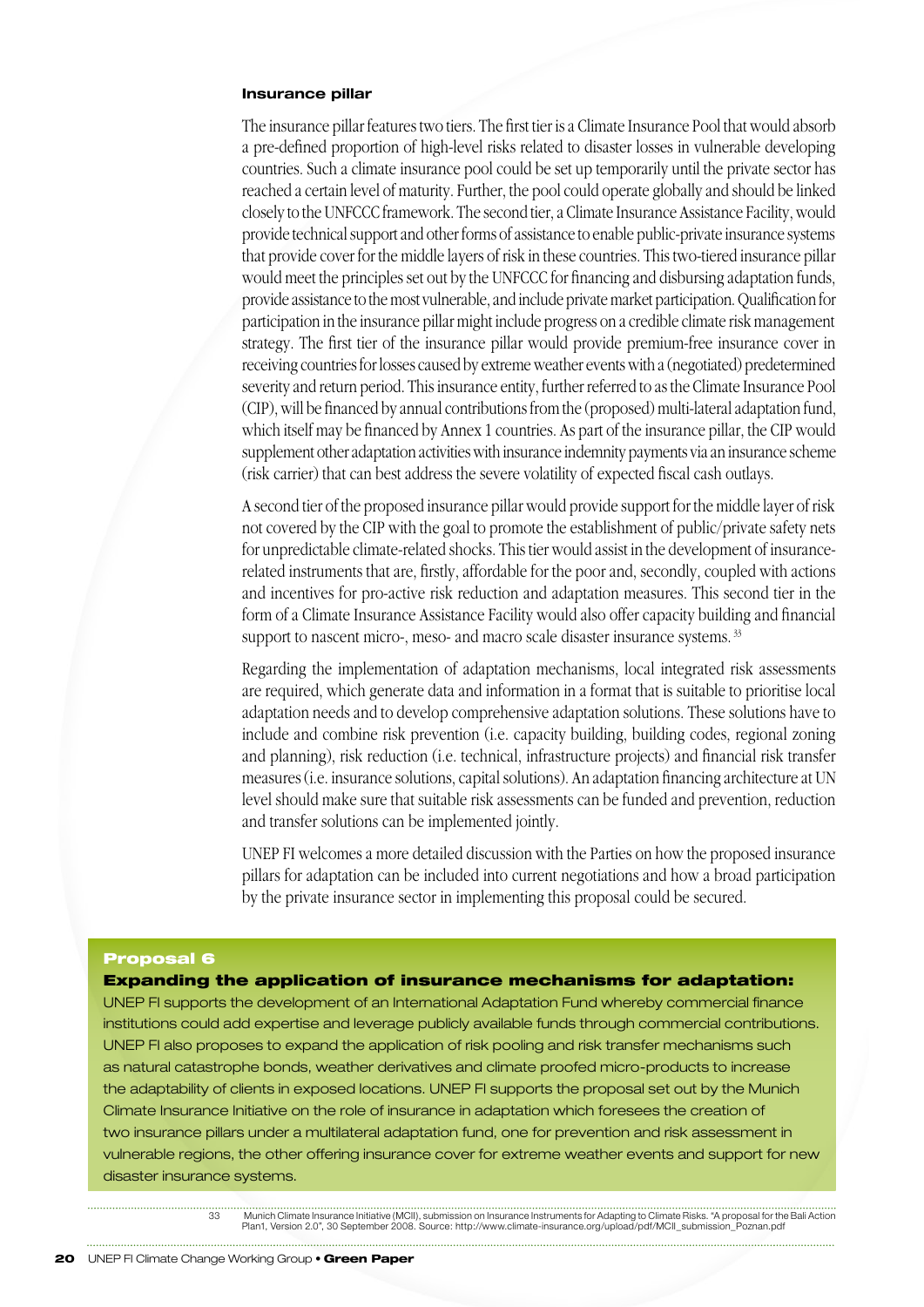# List of abbreviations

ADB Asian Development Bank AOSIS Alliance of Small Island States BAU business as usual CCwg Climate Change working group of UNEP FI CDM Clean Development Mechanism CIP Climate Insurance Pool CMIA Carbon Markets & Investors Association DFIs Development Finance Institutions DTIE UNEP Division of Technology, Industry and Economics EE energy efficiency EEB energy efficient buildings ETS Emissions Trading Scheme GHG greenhouse gases IEA International Energy Agency IETA International Emissions Trading Association IIGCC Institutional Investors Group on Climate Change INCR Investor Network on Climate Risk IPCC Intergovernmental Panel on Climate Change LDC least developed country MCII Munich Climate Insurance Initiative NAMAs nationally appropriate mitigation actions ODA Official Development Assistance OECD Organisation for Economic Co-operation and Development PoA program of activities under the CDM UNFCCC United Nations Framework Convention on Climate Change REDD reduced emissions from deforestation and forest degradation SIDS Small Island Developing States SWF Sovereign Wealth Fund WRI World Resources Institute WTO World Trade Organization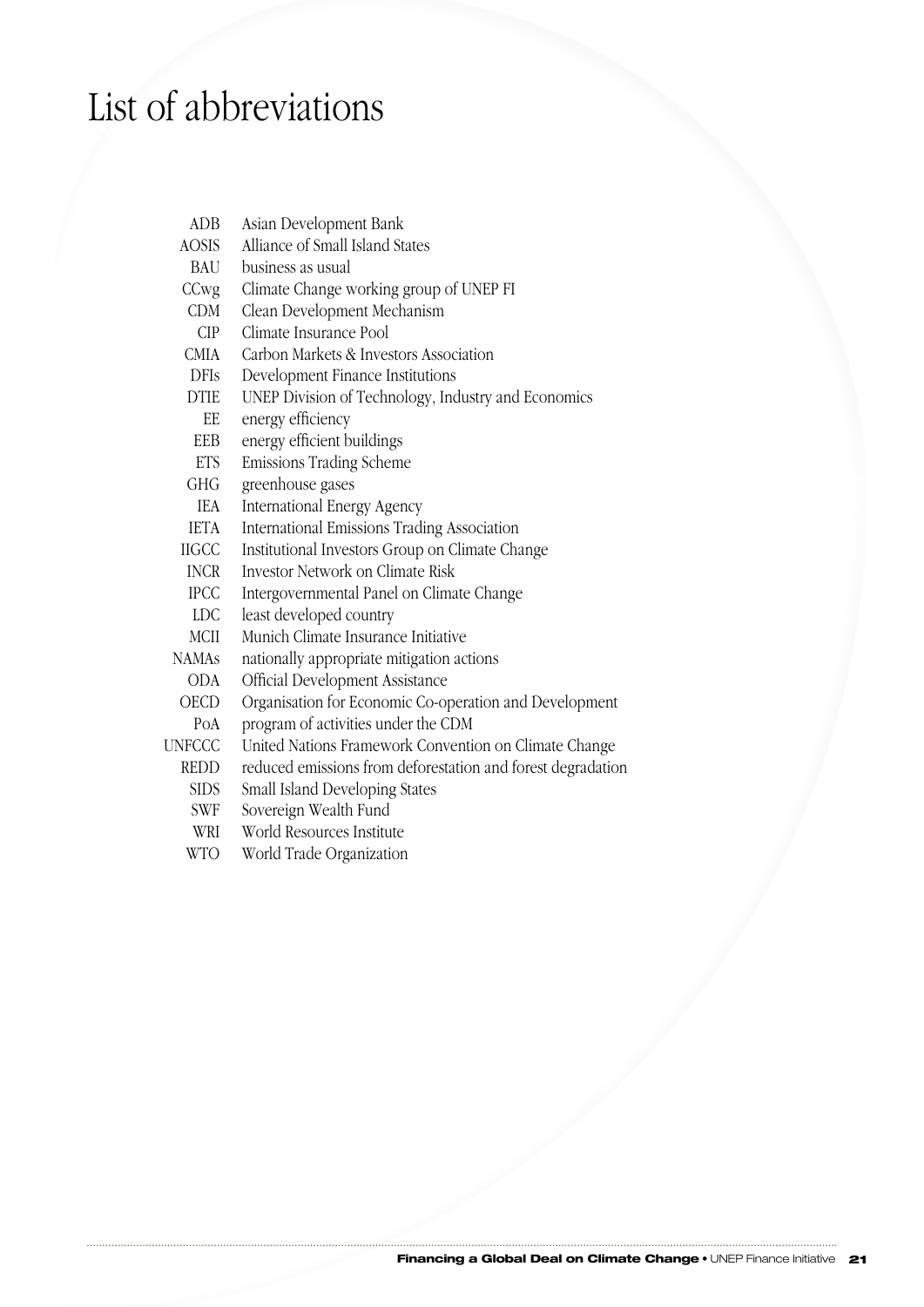# Referenced literature

Carbon Markets & Investors Association (CMIA) communication on "Reducing emissions from deforestation in developing countries: approaches to stimulate action", published 15 February 2009

Carbon Markets & Investors Association (CMIA) communication to the UNFCCC on "The scope, effectiveness and functioning of the flexibility mechanisms under the Kyoto Protocol"

"China Views on the Fulfillment of the Bali Action Plan and the Components of the Agreed Outcome to be Adopted by the Conference of the Parties at its 15th Session", February 2009

Ecofys presentation "Sectoral approaches in a post-2012 agreement", 6 December 2008 by Christian Ellermann

Eliash, "Climate change: financing global forests", Office of Climate Change, UK. Published 14 October 2008. http://ww.number10.gov.uk/Page17171

European Commission Communication "Towards a comprehensive climate change agreement in Copenhagen", 28 January 2009

Government of India Submission on "Financing Architecture for Meeting Financial Commitments under the UNFCCC", October 2008

Hamilton, Kirsty, Report on "Energy efficiency and the finance sector: a survey on lending activities & policy issues" commissioned by the UNEP FI Climate Change working group, September 2008

HSBC 2009, "A Climate for Recovery"

IETA input to the Ad Hoc Working Group on Further Commitments for Annex I Parties to the Kyoto Protocol, "Possible improvements to emissions trading and the project-based mechanisms under the Kyoto Protocol", 6 February 2009 http://www.ieta.org/ieta/www/pages/getfile. php?docID=3244

IETA Green House Gas Market Report 2008, "CDM: The Changing Host Country Landscape" by Jonathan Avis and Courtney Blodgett, EcoSecurities

Institutional Investors Group on Climate Change (IIGCC) et al. "Investor Statement on a Global Agreement on Climate Change" signed by 135 investment institutions and presented in the run-up to COP 14 in late 2008

International Energy Agency 2008, "Energy Technology Perspectives"

Intergovernmental Panel on Climate Change (2007), "Climate Change 2007: The Physical Science Basis. Contribution of Working Group I to the Fourth Assessment Report of the IPCC", Cambridge University Press, Cambridge.

Keppler, Jan Horst, "Investing in the Energy Sector: An Issue of Governance", Notes de l'Ifri, February 2009

Lynn Price, Stephane de la Rue du Can, Jonathan Sinton, Ernst Worrell, Zhou Nan, Jayant Sathaye and Mark Levine, "Sectoral Trends in Global Energy Use and Greenhouse Gas Emissions", Ernest Orlando Lawrence Berkeley National Lab, 24 July 2006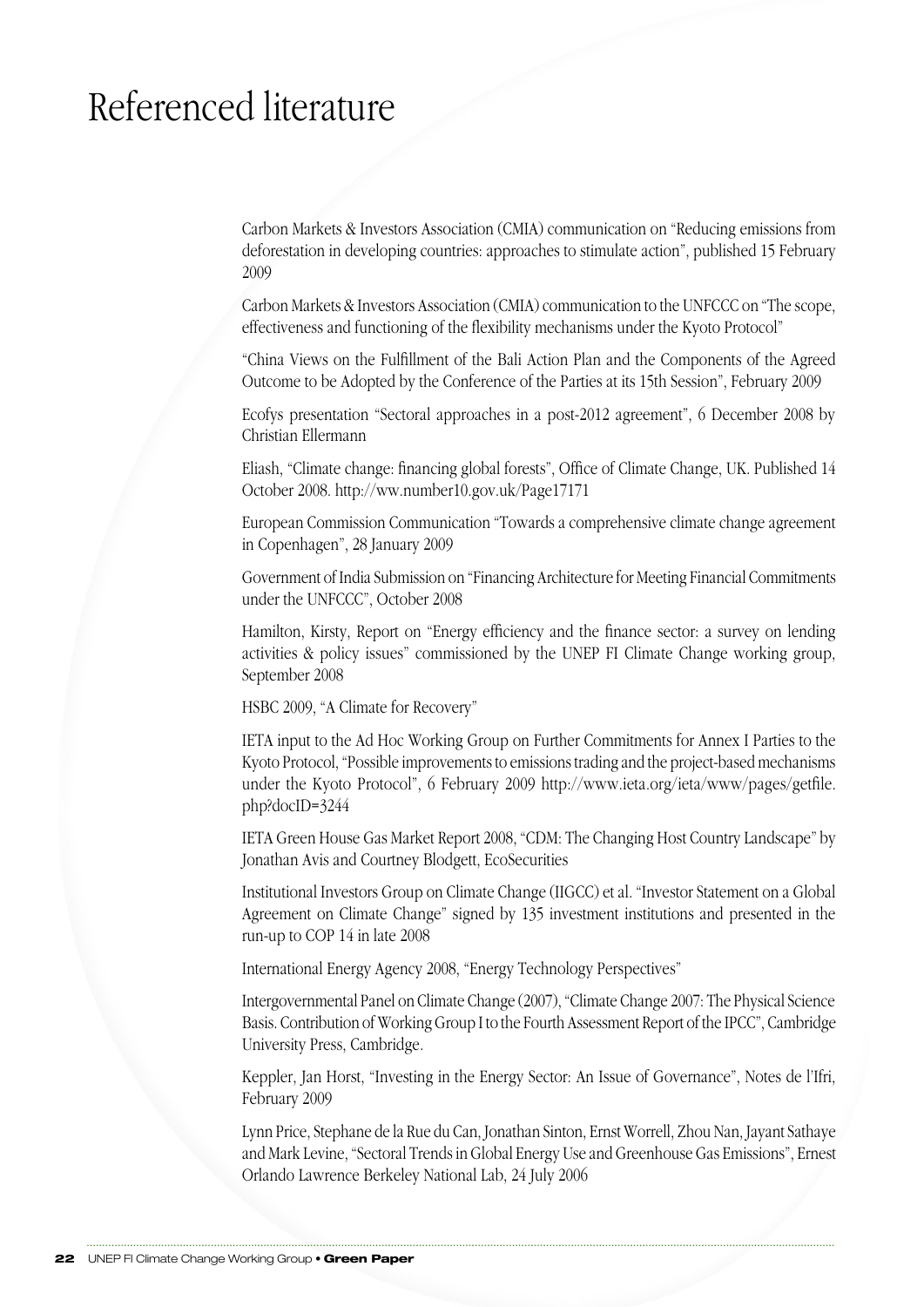McKinsey & Company "Pathways to a Low-Carbon Economy – Version 2 of the Global Greenhouse Gas Abatement Cost Curve", 2009

Merrill Lynch, presentation at the IETA side event in Poznan, "An Investor's Perspective: Implementing REDD with confidence" on 4 December 2008 by Martin Berg

Munich Climate Insurance Initiative (MCII), submission on Insurance Instruments for Adapting to Climate Risks, "A proposal for the Bali Action Plan1, Version 2.0", 30 September 2008. Source: http://www.climate-insurance.org/upload/pdf/MCII\_submission\_Poznan.pdf

Munich Re, article "Microinsurance: One possible option." Source: http://www.munichre.com/ en/ts/geo\_risks/climate\_change\_and\_insurance/natural\_hazards\_the\_increasing\_importance\_ of\_insurance\_for\_the\_poorest\_of\_the\_poor/natural\_hazards\_01.aspx

Müller, Benito, "International Adaptation Finance: The Need for an Innovative and Strategic Approach", Oxford Institute for Energy Studies, June 2008

Moutinho, Paulo, "Tropical Forest, Deforestation and Climate Change: The Amazon Case", Instituto de Pesquisa Ambiental da Amazônia, Brazil

Pearce, Fred, "The Climate Freeloaders: Emerging Nations Need to Act", 29 January 2009, Source: http://e360.yale.edu/content/feature.msp?id=2114

Ürge-Vorsatz, Diana and Novikova Alexandra, Central European University, "Opportunities and Costs of Carbon Dioxide Mitigation in the World's Domestic Sector", undated

UNEP Division of Technology, Industry and Economics (DTIE) Study "Financial Risk Management Instruments for Renewable Energy Projects", 2004

UNEP FI Climate Change Working Group – CEO Briefing "Adaptation and Vulnerability to Climate Change: The Role of the Finance Sector", November 2006 http://www.unepfi.org/fileadmin/ documents/CEO\_briefing\_adaptation\_vulnerability\_2006.pdf

UNEP programme "Assessment of financial risk management instruments for renewable energy projects" with support from the Global Environment Facility (GEF), 2005 – 2008. Brief for the UNEP FI Green Paper, 23 March 2009

UNEP SEFI, "Public Finance Mechanisms to Mobilise Investment in Climate Change Mitigation", 2008

UNEP 2009, "A Global Green New Deal"

UNFCCC 2007, "Investment and Financial Flows to Address Climate Change"

World Resources Institute – Discussion Paper "Five components of a new financial agreement under the Convention" by Dennis Tirpak and Britt Childs Staley, December 2008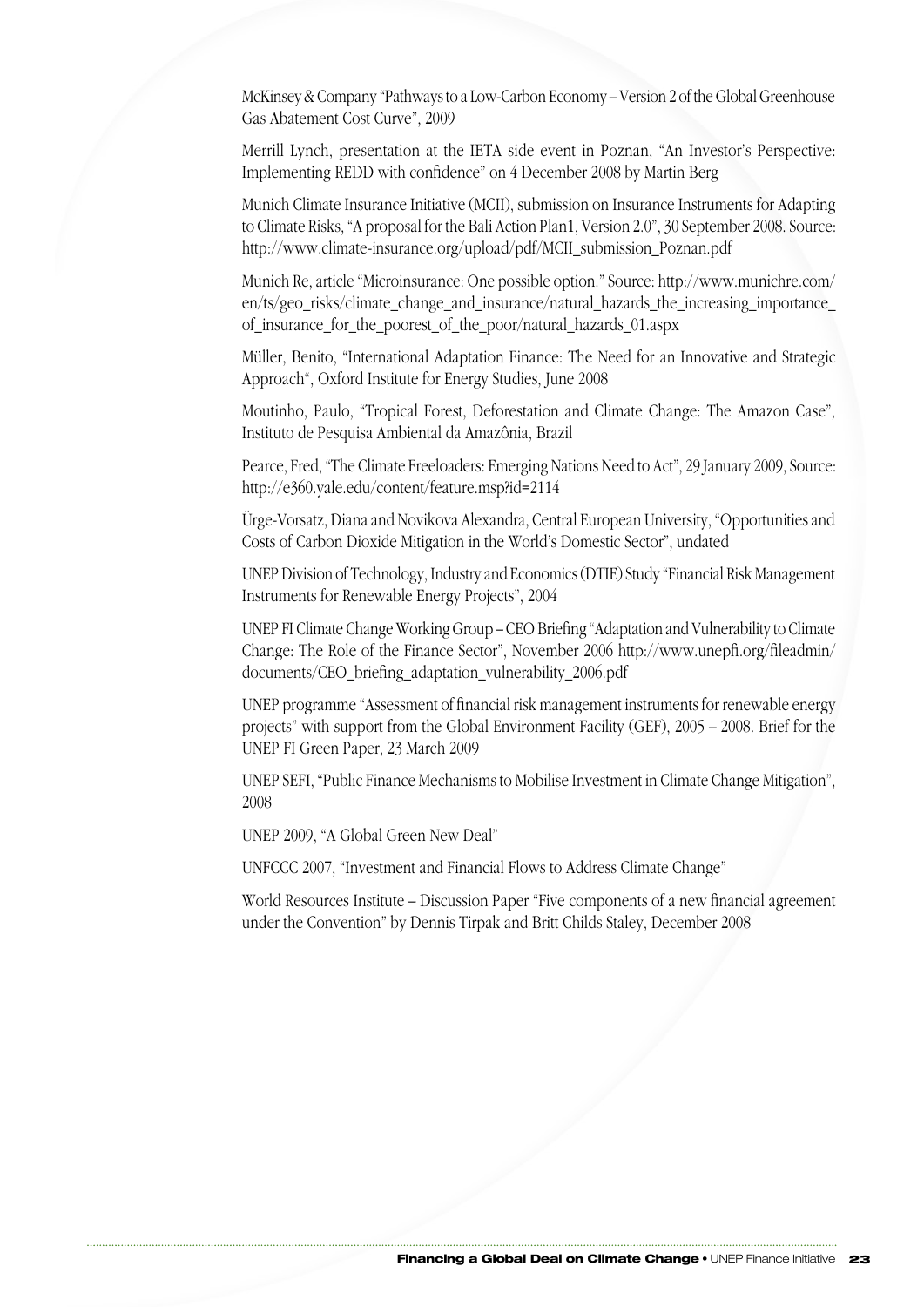# Acknowledgements

# **Project Team**

| Armin Sandhoevel   | CEO of Allianz Climate Solutions GmbH<br>Co-Chair of the UNEP FI Climate Change Working Group                |
|--------------------|--------------------------------------------------------------------------------------------------------------|
| Nick Robins        | Head of the HSBC Climate Change Centre of Excellence<br>Co-Chair of the UNEP FI Climate Change Working Group |
| Paul Clements-Hunt | Head of Secretariat<br>UNEP Finance Initiative                                                               |
| Katharina Latif    | Project Manager, CEO Office<br>Allianz Climate Solutions GmbH<br>Primary Study Author                        |
| Claire Boasson     | Special Energy & Finance Advisor<br>UNEP Division for Technology, Industry and Economics (DTIE)              |
| Remco Fischer      | Programme Manager<br>UNEP Finance Initiative                                                                 |

# **We would like to thank the following for their time, contribution and insights to the development of this paper:**

The Property Working Group of UNEP FI who contributed the chapter on Property investment for a low carbon future

| <b>Blaise Desbordes</b> | Head of Sustainability, Caisse des Dépôts<br>Co-Chair of the UNEP FI Property Working Group                                     |
|-------------------------|---------------------------------------------------------------------------------------------------------------------------------|
| Paul McNamara OBE       | Director, Head of Research, PRUPIM<br>Co-Chair of the UNEP FI Property Working Group                                            |
| Gary Pivo               | Professor of Urban Planning and of Natural Resources,<br>University of Arizona<br>Advisor to the UNEP FI Property Working Group |

The UNEP FI Insurance Working Group

The UNEP FI Barbados Sustainable Finance Task Force

UNEP FI Signatories: Barclays, Insight Investment, Merrill Lynch and Banco Santander Brazil